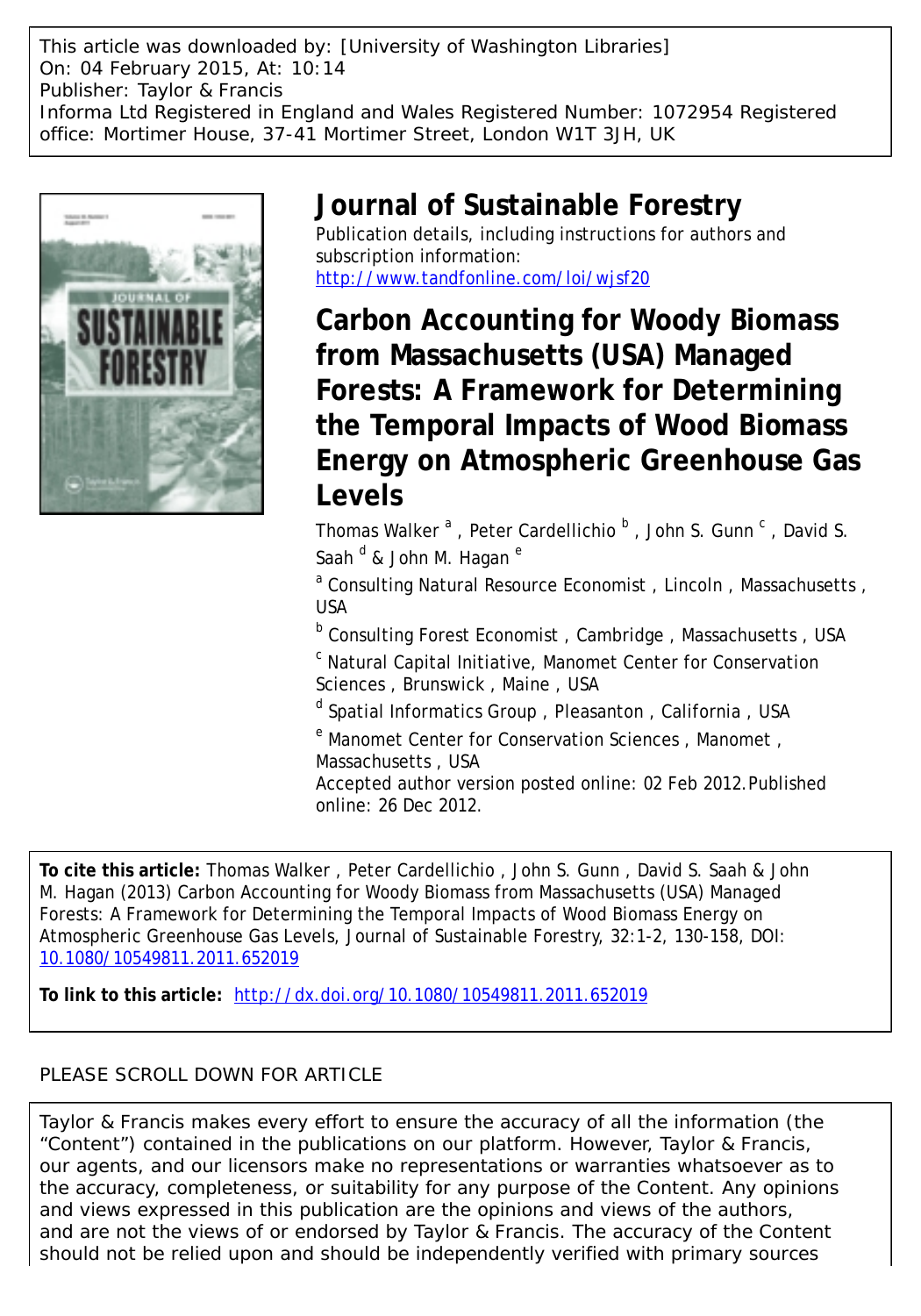of information. Taylor and Francis shall not be liable for any losses, actions, claims, proceedings, demands, costs, expenses, damages, and other liabilities whatsoever or howsoever caused arising directly or indirectly in connection with, in relation to or arising out of the use of the Content.

This article may be used for research, teaching, and private study purposes. Any substantial or systematic reproduction, redistribution, reselling, loan, sub-licensing, systematic supply, or distribution in any form to anyone is expressly forbidden. Terms & Conditions of access and use can be found at [http://www.tandfonline.com/page/terms](http://www.tandfonline.com/page/terms-and-conditions)[and-conditions](http://www.tandfonline.com/page/terms-and-conditions)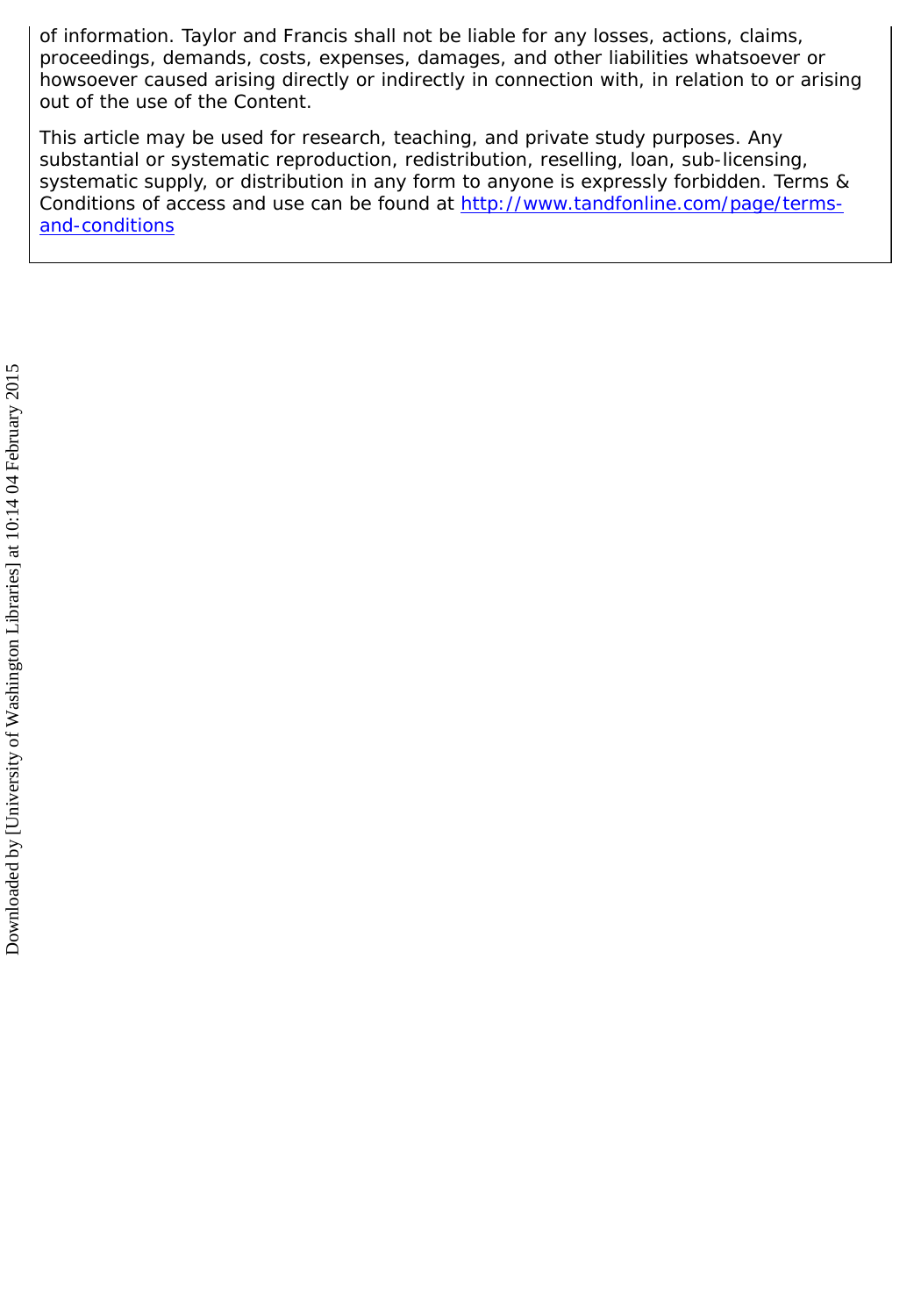

*Journal of Sustainable Forestry*, 32:130–158, 2013 Copyright © Taylor & Francis Group, LLC ISSN: 1054-9811 print/1540-756X online DOI: 10.1080/10549811.2011.652019

# **Carbon Accounting for Woody Biomass from Massachusetts (USA) Managed Forests: A Framework for Determining the Temporal Impacts of Wood Biomass Energy on Atmospheric Greenhouse Gas Levels**

THOMAS WALKER<sup>1</sup>, PETER CARDELLICHIO<sup>2</sup>, JOHN S. GUNN<sup>3</sup>, DAVID S. SAAH $^4$ , and JOHN M. HAGAN $^5$ 

*Consulting Natural Resource Economist, Lincoln, Massachusetts, USA Consulting Forest Economist, Cambridge, Massachusetts, USA Senior Program Leader, Natural Capital Initiative, Manomet Center for Conservation Sciences, Brunswick, Maine, USA Principal, Spatial Informatics Group, Pleasanton, California, USA*

<sup>5</sup>*President, Manomet Center for Conservation Sciences, Manomet, Massachusetts, USA*

*Policies based on assumed carbon neutrality fail to address the timing and magnitude of the net greenhouse gas (GHG) changes from using wood for energy. We present a "debt-then-dividend" framework for evaluating the temporal GHG impacts of burning wood for energy. We also present a case study conducted in Massachusetts, USA to demonstrate the framework. Four key inputs are required to calculate the specific shape of the debt-then-dividend curve for a given region or individual biomass facility. First, the biomass feedstock source: the GHG implications of feedstocks differ depending on what would have happened to the material in the absence of biomass energy generation. Second, the form of energy generated: energy technologies have different generation efficiencies and thus different life cycle GHG emissions profiles. Third, the fossil fuel displaced: coal, oil, and natural gas each have different emissions*

All authors were members of the Manomet Center for Conservation Sciences team contracted by the Commonwealth of Massachusetts Department of Energy Resources to study Biomass Sustainability and Carbon Policy in Massachusetts. The work presented here is based on that study and the public report released June 10, 2010.

Address correspondence to John S. Gunn, Executive Director, Spatial Informatics Group, Natural Assets Laboratory, 63 Marshall Pond Road, Hebron, ME 04238, USA. E-mail: jgunn@signal.org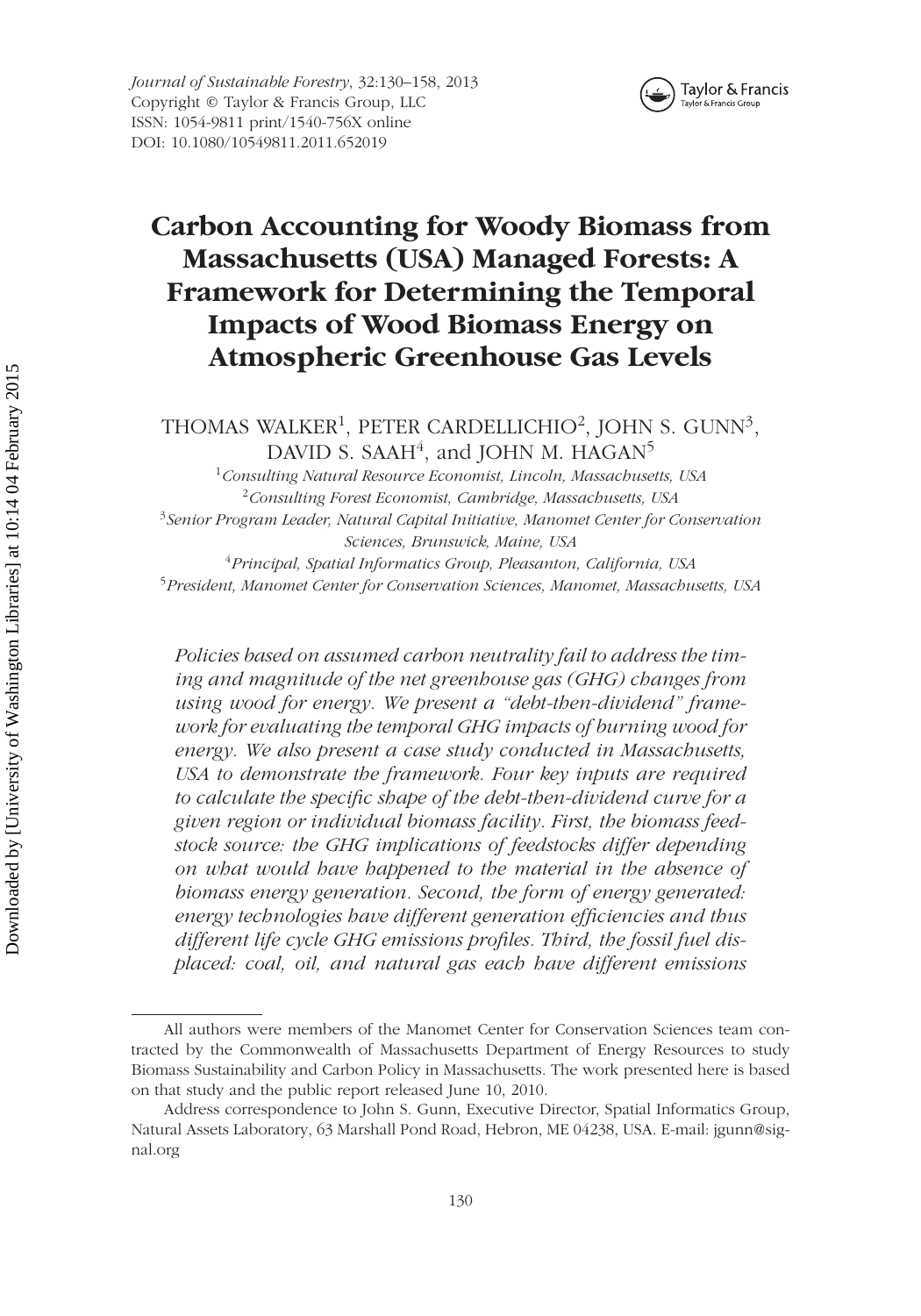*per unit of energy produced. Fourth, the management of the forest: forest management decisions affect recovery rates of carbon from the atmosphere. This framework has broad application for informing the development of renewable energy and climate policies. Most importantly, this debt-then-dividend framework explicitly recognizes that GHG benefits of wood biomass energy will be specific to the forest and technology context of the region or biomass energy projects.*

*KEYWORDS carbon emissions accounting, woody biomass energy, carbon debt, biogenic carbon emissions, Massachusetts Biomass Sustainability and Carbon Policy Study*

#### INTRODUCTION

Greenhouse gas (GHG) emissions from bioenergy systems using forest biomass raise complex scientific and energy policy issues that require careful specification of an appropriate carbon accounting framework. This accounting framework should consider both the short- and long-term costs and benefits of using forest biomass instead of fossil fuels for energy generation. With conventional technologies, the carbon emissions produced when forest biomass is burned for energy are higher than the emissions from burning fossil fuels for an equivalent amount of energy. But over the long term, this carbon can be re-sequestered in growing forests. A key question for policymakers is the appropriate societal weighting of the short-term costs and the longer-term benefits of biomass combustion.

Government policies have reflected a widely held view that energy production from renewable biomass sources is beneficial from a GHG perspective. In its simplest form, the argument is that growing forests sequester carbon and as long as areas harvested for biomass remain forested, the carbon is reabsorbed in growing trees and consequently the net impact on GHG emissions is zero. In this context, biomass combustion for energy production has often been characterized as "carbon neutral" (Johnson, 2009).

The view that forest biomass combustion results in no net increase in atmospheric GHG levels has been challenged on the grounds that such a characterization ignores differences in the timing of carbon releases and subsequent re-sequestration in growing forests (e.g., McKechnie, Colombo, Chen, Mabee, & MacLean, 2011). Burning biomass for energy certainly releases carbon in the form of  $CO<sub>2</sub>$  to the atmosphere—in fact, as will be discussed below, per unit of useable energy biomass typically releases more  $CO<sub>2</sub>$  than natural gas, oil, or coal. For natural forests where stocks of carbon that would otherwise have been left to accumulate are harvested for biomass, forest regeneration and growth will not instantaneously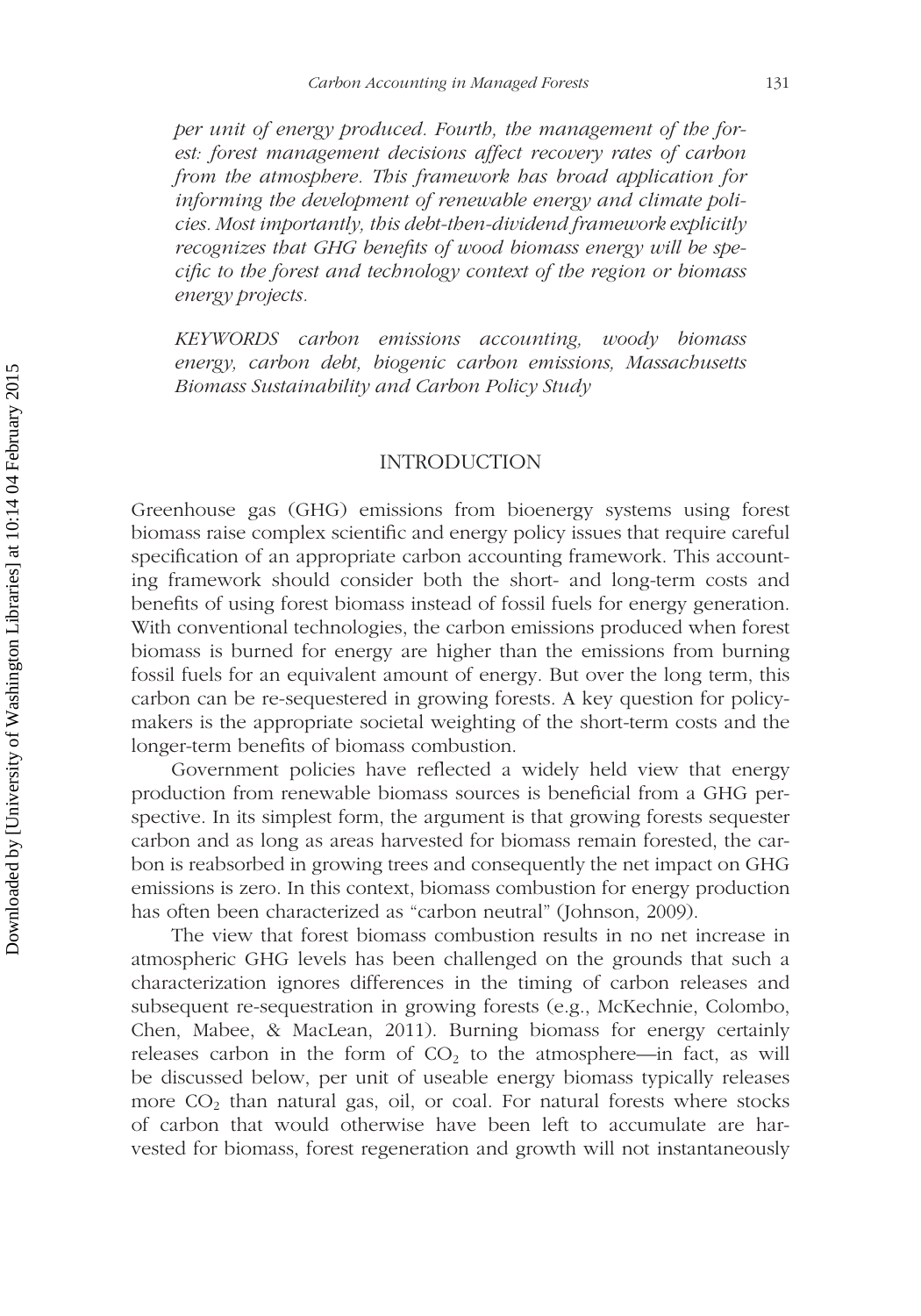recapture all the carbon released as a result of using the woody material for energy generation, although carbon neutrality—re-sequestering all the forest biomass carbon emitted—may occur at some point in the future if the harvested land is sustainably managed going forward. How long this will take for typical Massachusetts forest types and representative energy facilities, and under what conditions, was a focus of a recent study conducted for the Massachusetts Department of Energy Resources. Below we use the Massachusetts case study to present in depth the rationale and methodology for a model framework to evaluate the atmospheric GHG implications of switching from fossil fuel energy to forest-based biomass energy.

#### **METHODS**

# Review of Previous Studies

The net GHG impacts of burning forest biomass for energy have been a topic of discussion since the early to mid-1990s. Beginning in 1995, Marland and Schlamadinger published a series of papers that addressed the issue, pointing out the importance of both site-specific factors and time in determining the net benefits of biomass energy (Marland & Schlamadinger, 1995; Schlamadinger & Marland, 1996a, 1996b, 1996c). This work initially was based on insights from a simple spreadsheet model, which evolved over time into the Joanneum Research GORCAM model (Marland, Schlamadinger, & Canella, 2011). A variety of other models are now available for performing similar types of bioenergy GHG analyses. These include CO2FIX (Schellhaas et al., 2004), CBM-CFS3 (Kurz et al., 2008), and RetScreen (Natural Resources Canada, 2009). Generally these models differ in their choice of algorithms for quantifying the various carbon pools, their use of regional forest ecosystems information, and the methods used to incorporate bioenergy scenarios. Other studies have addressed these issues for specific locations using modeling approaches developed for the conditions in the region (Morris, 2008). Work on the development of appropriate models of biomass combustion carbon impacts continues to be a focus of the Task 38 initiatives of the International Energy Agency (Bird et al., 2009).

In general, the scientific literature on the GHG impacts of forest biomass appears to be in agreement that these depend on the specific characteristics of the site being harvested, the energy technologies under consideration, and the time frame over which the impacts are viewed (IEA, 2009; Zanchi, Pena, & Bird, 2010). Site-specific factors that may have an important influence include ecosystem productivity, dynamics, and disturbance (e.g., dead wood production and decay rates, fire, etc.); the volume of material harvested from a site for biomass; the efficiency of converting biomass to energy; the characteristics of the fossil fuel system replaced; and the impact of biomass harvesting on forest product and land markets (Abt, Abt, & Galik, 2012).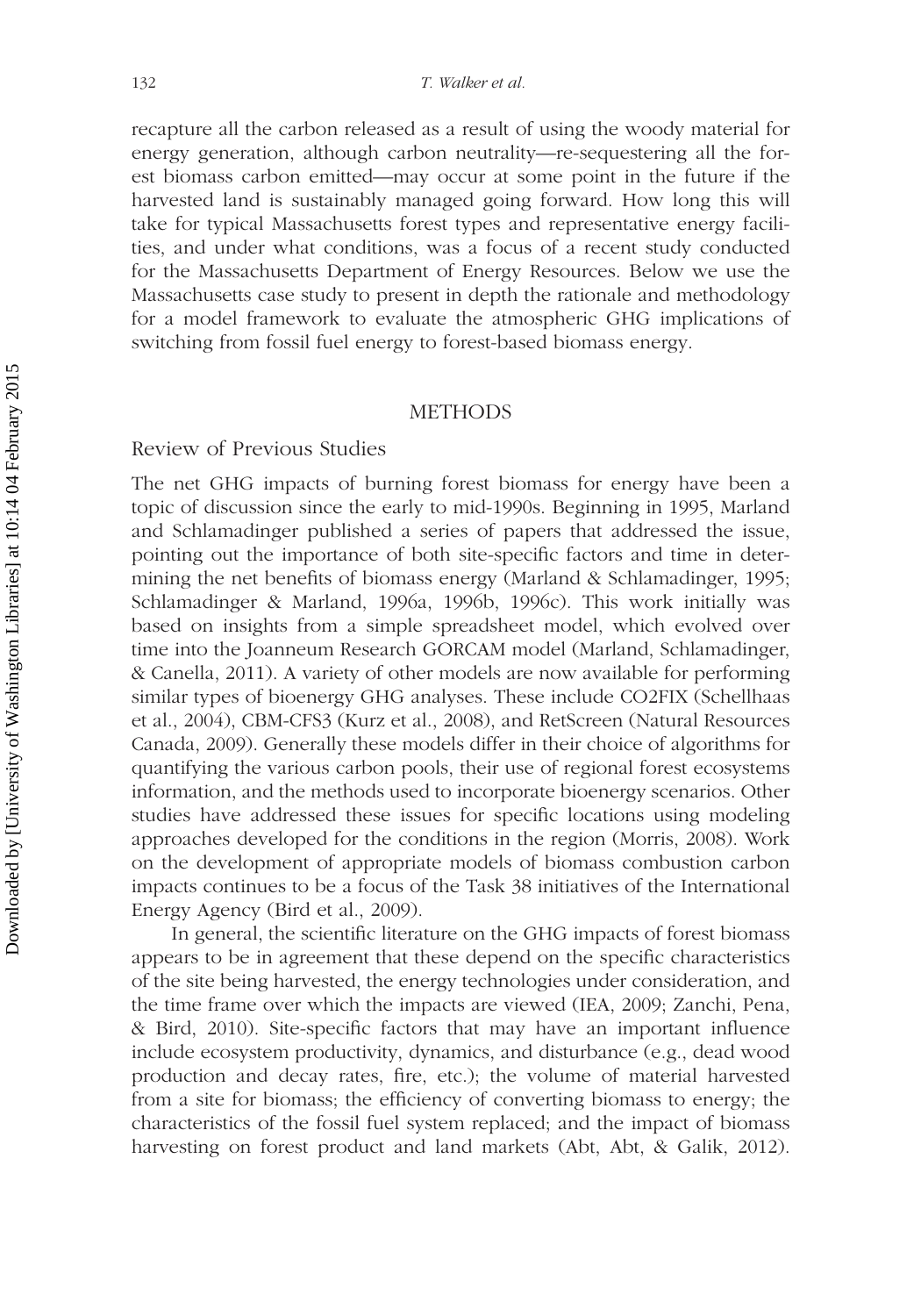Recent research has also raised several other site-specific issues. Bright, Cherubini, & Strømman (2009) cite research on albedo effects, which in some locations have the ability to offset some or potentially all the GHG effects of biomass combustion. The effect of climate change itself on carbon flows into and out of soil and aboveground live and dead carbon pools is another factor that has yet to be routinely incorporated into biomass energy analyses.

# Developing a Carbon Accounting Framework

Energy generation, whether from fossil fuel or forest biomass feedstocks, releases GHGs to the atmosphere. The GHG efficiency—the amount of life cycle GHG emissions per unit of energy produced—varies based on both the characteristics of the fuel and the energy generation technology. However, combustion of forest biomass generally produces greater quantities of GHG emissions than coal, oil, or natural gas. If this were not the case, then substituting biomass for fossil fuels would immediately result in lower GHG emissions. The benefits of biomass energy accrue only over time as the "excess" GHG emissions from biomass are recovered from the atmosphere by growing forests. Researchers have recently argued that the carbon accounting framework for biomass must correctly represent both the short-term costs and the longer term benefits of substituting biomass for fossil fuel (Hamburg, 2010).

The carbon accounting framework developed for this study is constructed around comparisons of fossil fuel scenarios with biomass scenarios producing equivalent amounts of energy. The fossil fuel scenarios are based on life cycle emissions of GHGs and incorporate normalization factors for methane and nitrous oxides (Intergovernmental Panel on Climate Change [IPCC], 2000). Total GHG emissions for the fossil scenarios include releases occurring in the production and transport of natural gas, coal, or oil to the combustion facility as well as the direct stack emissions from burning these fuels for energy. Similarly, GHG emissions from biomass combustion include the stack emissions from the combustion facility and emissions from harvesting, processing, and transporting the woody material to the facility. Importantly, both the fossil fuel and biomass scenarios also include analyses of changes in carbon storage in forests through a comparison of net carbon accumulation over time on the harvested hectares with the carbon storage results for an equivalent stand that has not been cut for biomass but that has been harvested for timber under a business-as-usual (BAU) scenario. The approach includes the aboveground and belowground live and dead carbon pools that researchers have identified as important contributors to forest stand carbon dynamics. Typically wood products would also be included as an important carbon pool but because when these products are produced in the same quantities in both the BAU forest management and biomass scenarios, there will be no net change and thus there is no reason to track these explicitly.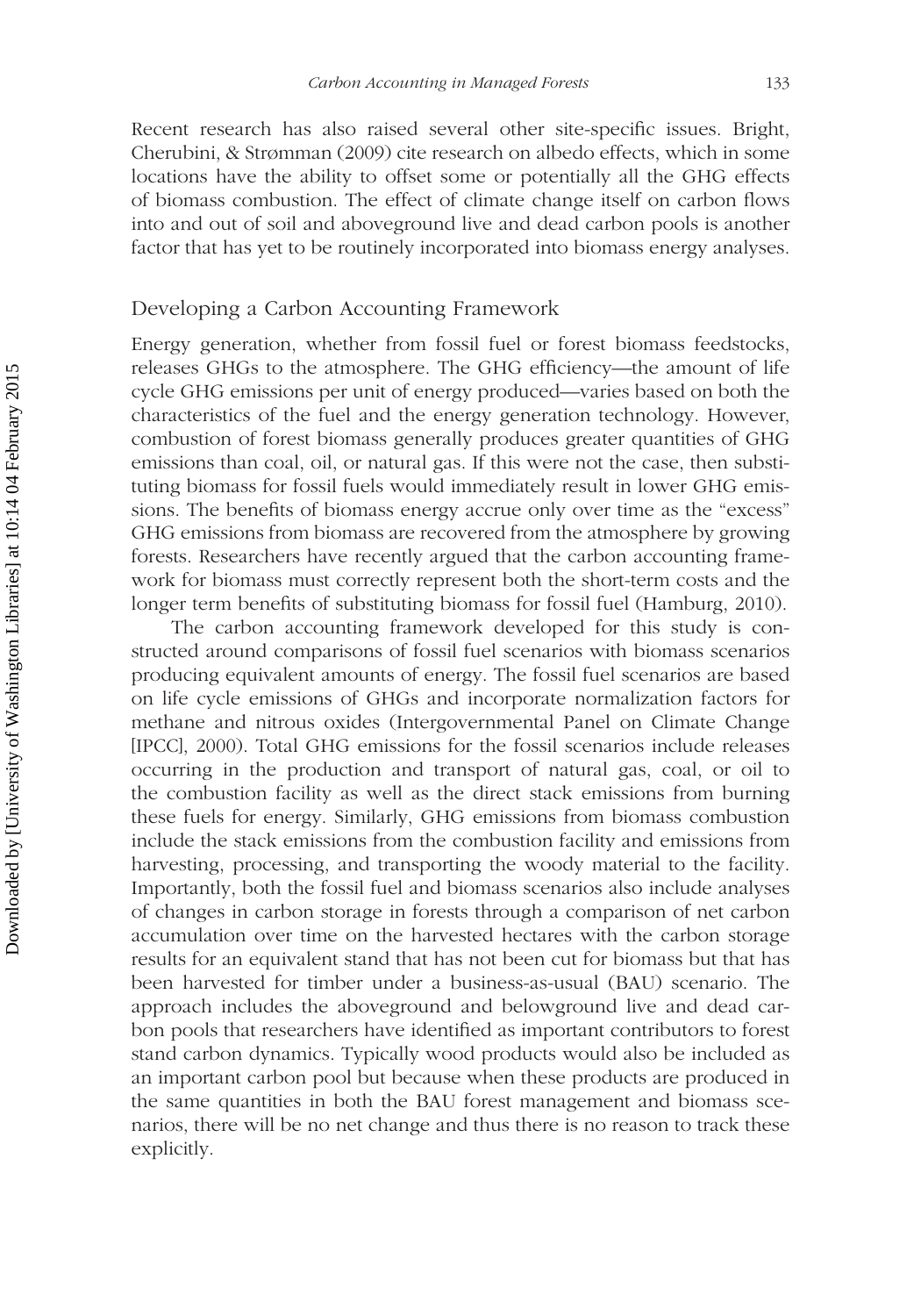The conceptual modeling framework for this study is intended to address the question of how atmospheric GHG levels will change if forest biomass displaces an equivalent amount of fossil fuel generation in the Massachusetts energy portfolio. As a proxy for atmospheric carbon impacts, the modeling quantifies the cumulative net annual change in forest carbon for the fossil and biomass scenarios, considering both energy generation emissions and forest carbon sequestration. In the fossil fuel scenarios, there is an initial  $CO<sub>2</sub>$  emissions spike associated with energy generation—assumed here to be equivalent to the energy that would be produced by the combustion of biomass harvested from one hectare—which is then followed by the sequestration of atmospheric  $CO<sub>2</sub>$  by hectare of forest from which no biomass is removed for energy generation. For the biomass scenario, there is a similar initial release of the carbon from burning wood harvested from an identical hectare of natural forest, followed by continued future growth and sequestration of carbon in the harvested stand.

A useful way to understand the relative carbon dynamics is to isolate the key drivers of atmospheric carbon flux due to forest biomass combustion. From this perspective, the incrementally greater amount of  $CO<sub>2</sub>e$  associated with forest biomass energy is the relevant starting point. We define these incremental emissions as the biomass "carbon debt." This represents an investment, in the form of higher initial emissions that is paid down over time. The accounting approach introduces the concept of "carbon dividends" to represent these long-term benefits of investing in the development of forest biomass energy systems. The dividends can be thought of as the incremental reductions in future atmospheric carbon occurring after the carbon debt has been recovered. Note that our use of "debt" differs from the concept introduced by Fargione, Hill, Tilman, Polasky, and Hawthorne (2008) in that it represents the net increase in GHG emissions of biomass versus fossil energy generation technologies, rather than as an estimate of the initial removal of carbon from the forest inventory.

Graphically, the concepts of carbon debt and carbon dividend are illustrated in Figure 1. Figure 1a shows hypothetical carbon sequestration profiles for a stand harvested in a BAU timber scenario and the same stand with a harvest that augments the BAU harvest through a removal of an additional 20 tonnes of forest carbon. Figure 1b shows the net carbon recovery profile for the biomass versus BAU harvest. This represents the incremental growth of the stand following the biomass harvest (relative to the BAU harvest) and is calculated as the difference in growth between the biomass and BAU harvests. In this example, the carbon debt (9 tonnes) is shown as the difference between the total C harvested for biomass (20 tonnes) and the C released by fossil fuel burning (11 tonnes) that produces an equivalent amount of energy.

The carbon dividend is defined as the fraction of the equivalent fossil fuel emissions (11 tonnes) that is offset by forest growth at a particular point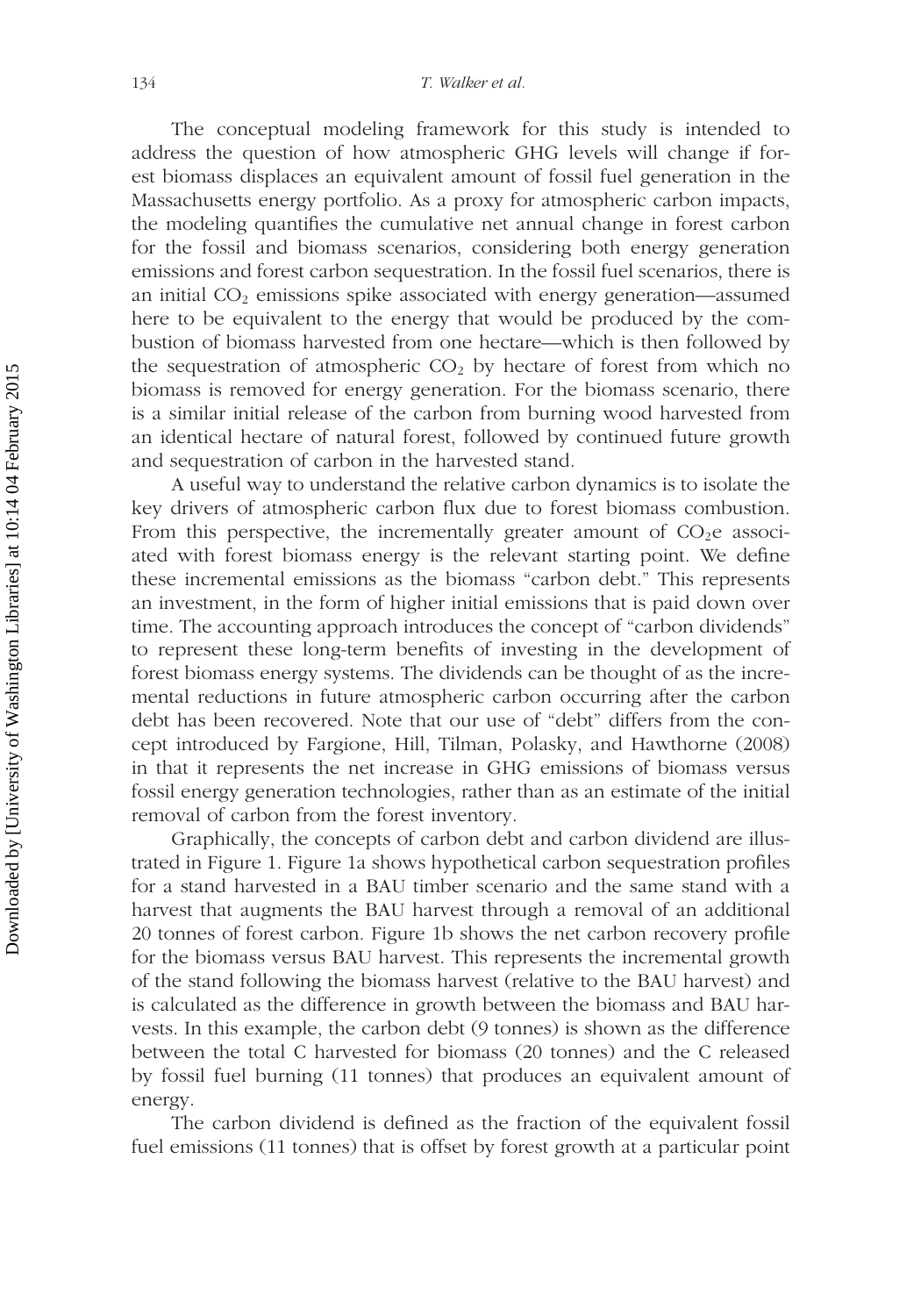

**FIGURE 1a** Hypothetical carbon sequestration profiles for a stand harvested in a "business as usual" (BAU) timber harvest scenario compared to the same stand with a harvest that augments the BAU harvest through a removal of an additional 20 tonnes of forest carbon.



**FIGURE 1b** Hypothetical net carbon recovery profile for a biomass harvest versus BAU harvest.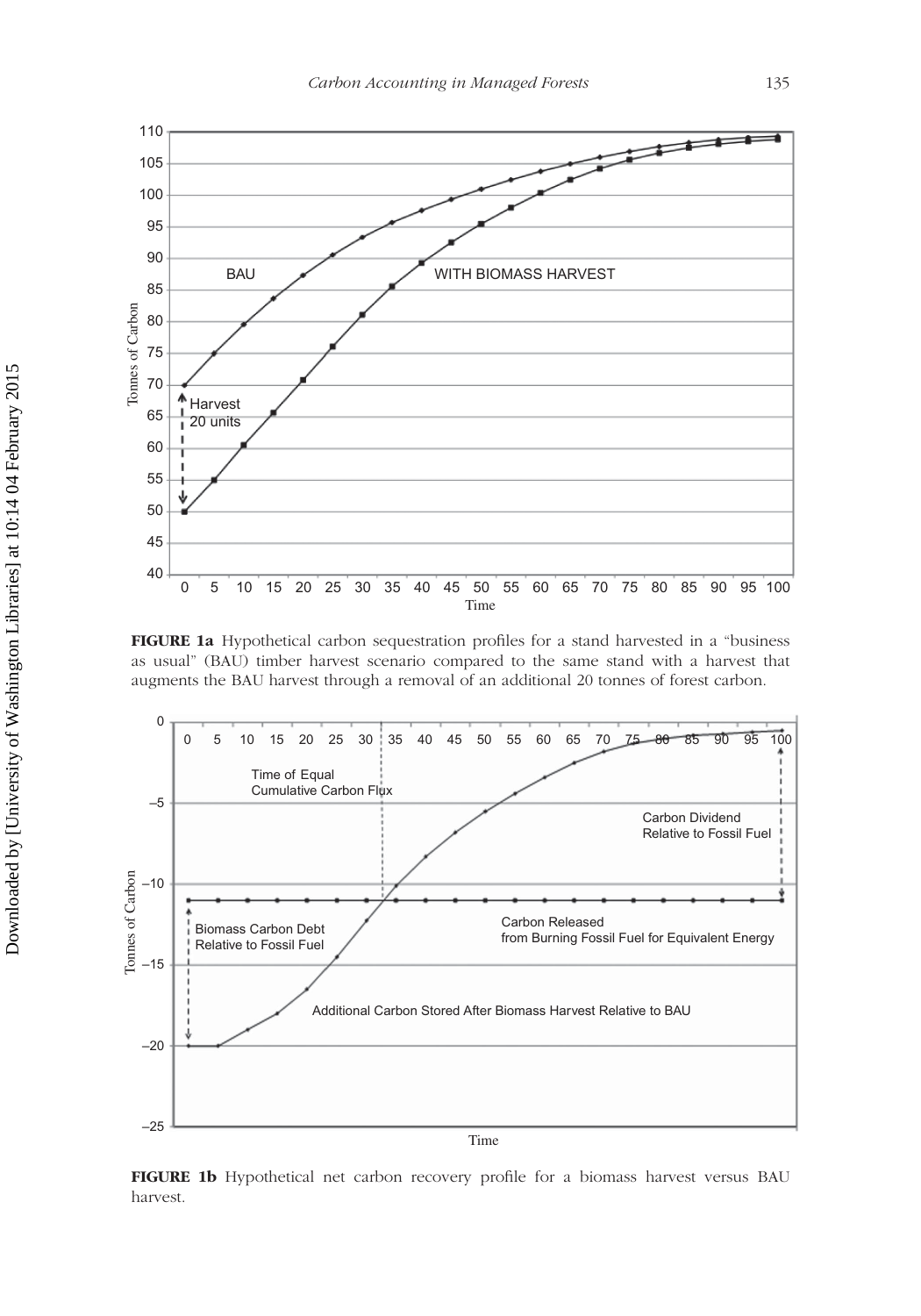in time. In the example, after the 9 tonne biomass carbon debt is recovered by forest growth (Yr 32), atmospheric GHG levels fall below what they would have been had an equivalent amount of energy been generated from fossil fuels. This is the point at which the benefits of burning biomass begin to accrue for the single stand, rising over time as the forest sequesters greater amounts of carbon relative to the BAU. Throughout this report the dividends are quantified as the percentage of the equivalent fossil fuel emissions that have been offset by forest growth. By approximately Yr 52, the regrowth of the stand has offset an additional 6 tonnes of emissions beyond what was needed to repay the carbon debt—representing an offset (or dividend) equal to 55% of the carbon that would have been emitted by burning fossil instead of biomass feedstocks. The carbon dividend, expressed as the percentage of the equivalent fossil fuel emissions offset by the growing forest, is calculated as the 6 tonnes of reduction (beyond the debt payoff point) divided by the 11 tonnes of fossil fuel equivalent that would have been needed to generate the energy produced by burning wood that released 20 tonnes of carbon. In this context, a 100% carbon dividend (almost achieved in year 100 in the hypothetical example) represents the time at which all 20 tonnes of emissions associated with burning biomass have been resequestered as new forest growth. In a benefit-cost analytical framework, decisionmakers would decide whether the trade-off of higher initial atmospheric carbon levels—occurring in the period before the carbon debt is fully recovered—is an acceptable cost given the longer term benefits represented by the carbon dividends.

To see why carbon debt is an important driver of impacts, consider the hypothetical case where a biomass fuel's  $CO<sub>2</sub>e$  emissions from electricity production are one gram less per megawatt-hour (MWh) than that of coal (i.e., the carbon debt is negative). All else equal, one would prefer biomass from a GHG perspective since the emissions are initially lower per unit of energy, and this is the case even if one ignores that fact that cumulative net carbon flux to the atmosphere will fall further in the future as carbon is resequestered in regenerating forests. In the example, biomass would not be immediately carbon neutral, but would still have lower emissions than coal and would begin to accumulate carbon dividends immediately.

From an atmospheric GHG perspective, the policy question only becomes significant when  $CO<sub>2</sub>e$  emissions from biomass are greater than that of the fossil fuel alternative. Because wood biomass emissions are typically higher than coal, oil and natural gas at large-scale electric, thermal, or CHP facilities, this is in fact the decision policymakers face. Framing the question this way shifts the focus away from total emissions, allowing the net carbon flux problem to be viewed in purely incremental terms. In our forest carbon accounting approach, the question then becomes how rapidly must the forest carbon sequestration rate increase after a biomass harvest in order to pay back the biomass carbon debt and how large are the carbon dividends that accumulate after the debt is recovered? The debt must be paid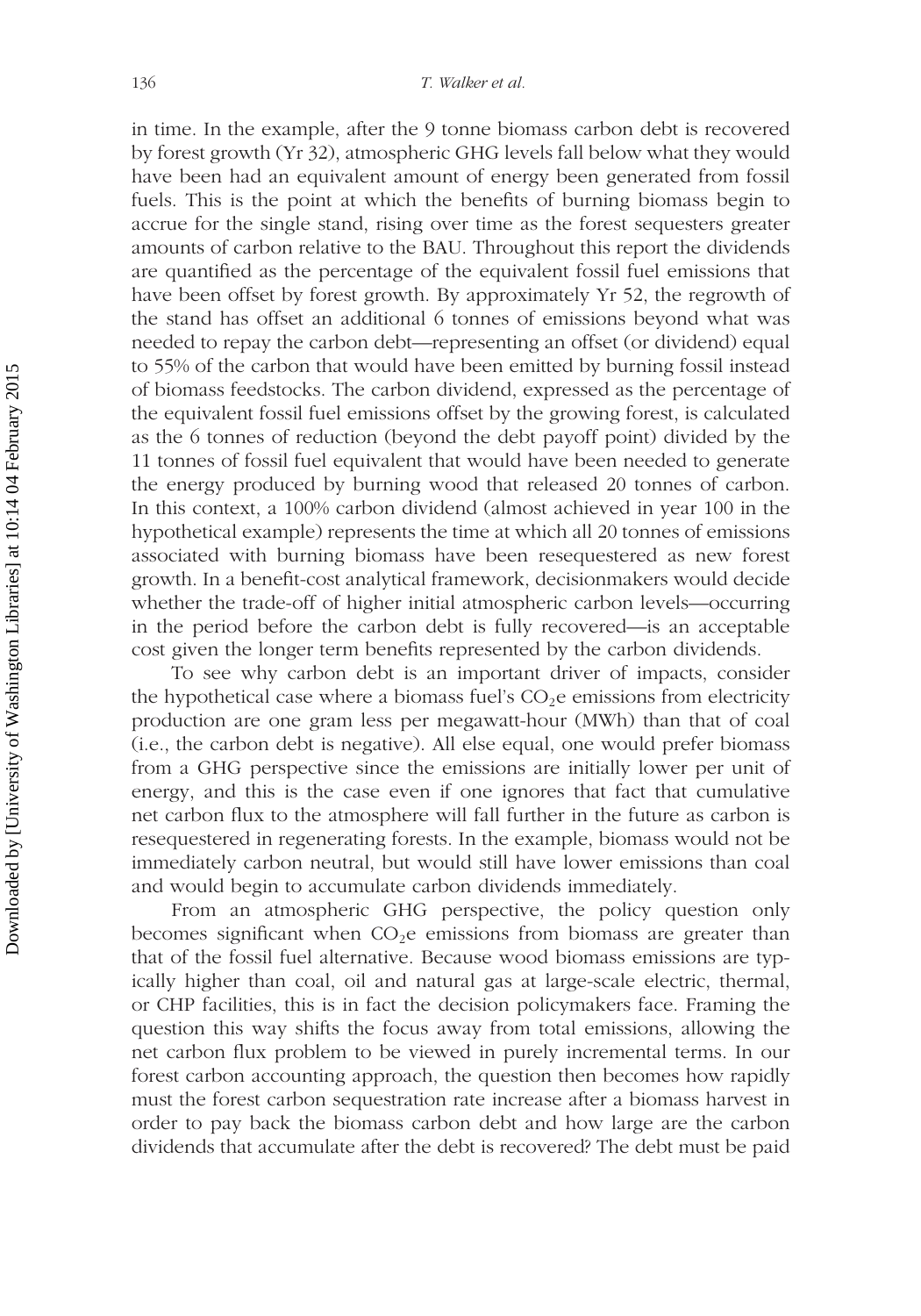off before atmospheric GHG levels fall below what they would have been under a fossil fuel scenario. After that point, biomass energy is yielding net GHG benefits relative to the fossil fuel scenario.

In this framework, the net flux of GHGs over time depends critically on the extent to which the biomass harvest changes the rate of biomass accumulation on the post-harvest stand relative to the BAU. If the rate of total stand carbon accumulation, summed across all the relevant carbon pools increases very slowly, the biomass carbon debt may not be paid back for many years or even decades, delaying the time when carbon dividends begin to accumulate. Alternatively, for some stands, and especially for slow-growing older stands, harvesting would be expected to increase the carbon accumulation rate (at least after the site recovers from the initial effects of the harvest) and lead to relatively more rapid increases in carbon dividends. Determining the time path for paying off the carbon debts and accumulating carbon dividends is a principle focus of our modeling approach.

The above description pertains to a single stand or an aggregation of stands that are harvested in only 1 yr and thus would be relevant only in specific circumstances. For example, it may be the appropriate calculation for landowners who are interested in knowing how long it might take for their land to "recover" from a single-period harvest that will be used for biomass. This situation might also be informative if a landowner is interested in periodic harvesting of biomass for export markets. However, when the question is posed as to what will be the atmospheric carbon implications of building new bioenergy capacity, it is important to frame the debt-dividend model to consider the full range of landscape effects. The landscape includes a spatial component that requires aggregating across all stands that might be affected by bioenergy expansion. In addition, since a new bioenergy facility is likely to operate for many years, there is a temporal dimension that includes the effects of aggregating harvests over time.

There are two features of our analysis that make the spatial dimension of the problem computationally straightforward. As discussed later, our forestry model has been constructed to provide data for the behavior of an average stand in Massachusetts. Thus, although we use the data to represent a "single" hectare conceptually, it is more accurately described as an index of all forest types in the state and thus can be scaled up to any level of biomass harvest under consideration. The second feature results from our incremental approach to assessing biomass impacts. A large majority of the landscape in Massachusetts will remain "undisturbed" in a single year. The net effect of these areas on atmospheric carbon changes will be zero since net forest growth and inventory on this land will be the same in both the BAU and biomass scenarios; thus, in a given year, a comparison of harvested lands and all lands yields the same result.

The aggregation of biomass harvests over time is more complicated analytically: carbon recovery curves for each year need to be aggregated over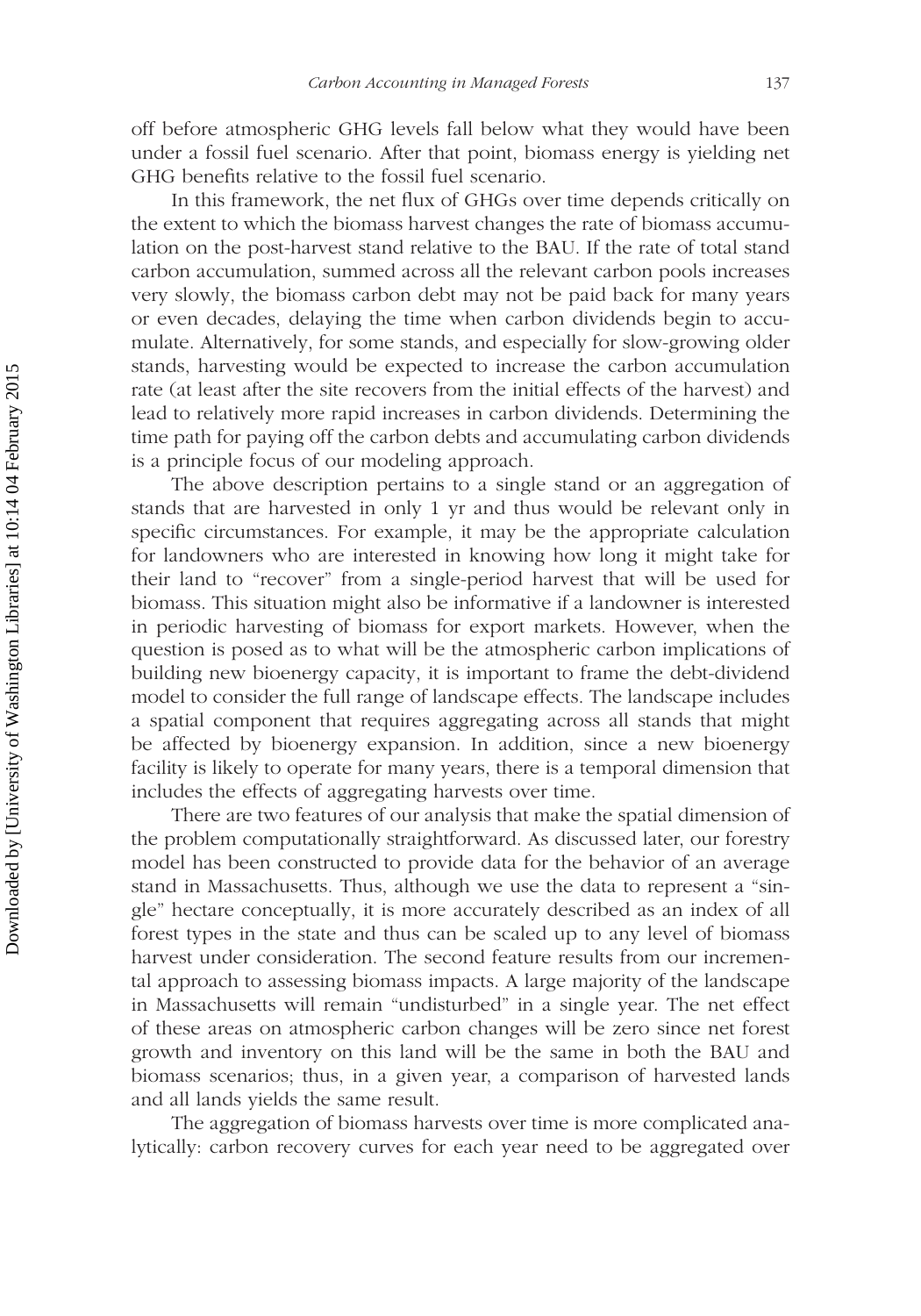the projection horizon and then compared with the cumulative level of fossil emissions. Figure 2 depicts the aggregation of carbon recovery curves associated with the biomass scenario over 120 yr. The top half of the figure uses the same data from the hypothetical case in Figure 1 to show the increase—and subsequent drawdown—of atmospheric carbon associated with the harvest in Yr 1. The lower half of the figure shows the stacking effect of summing these individual carbon recovery curves over time.

The curves in Figure 2b are plotted in 5-yr intervals. The envelope curve (the bold line) shows the amount of carbon in the atmosphere at any point



**FIGURE 2a** The hypothetical increase and subsequent drawdown of atmospheric carbon associated with a biomass harvest in Yr 1.



**FIGURE 2b** Aggregation of carbon recovery curves associated with a biomass harvest scenario over a 120-yr period.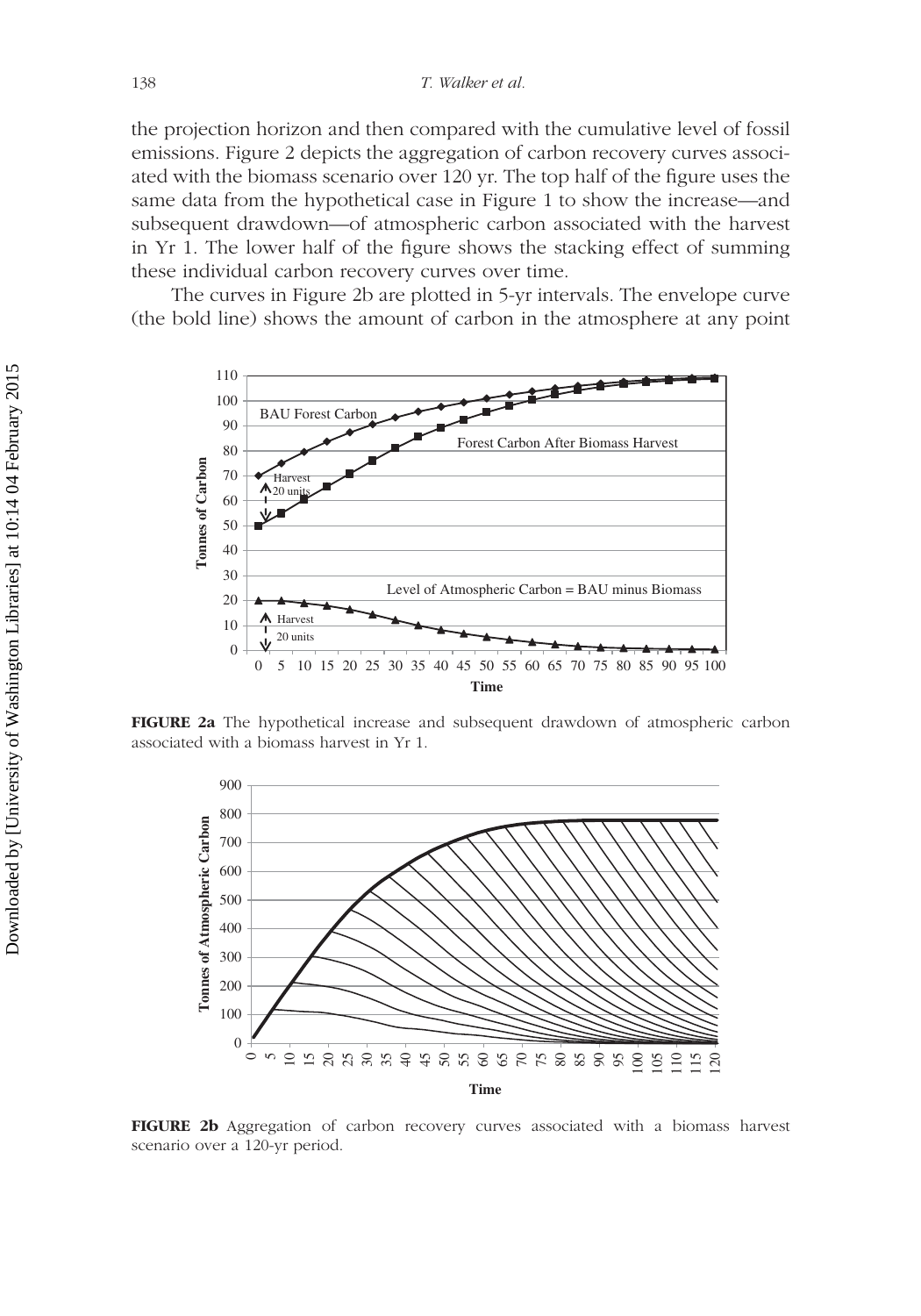in time as a result of the combined effects of biomass harvest*/*combustion and forest recovery. For example, in Yr 50, about 700 tonnes of carbon remain in the atmospheric due to biomass burning, and this is due to the resequestration of about 300 tonnes of the 1000 tonnes of carbon that were emitted over this period. Two assumptions are important in constructing this envelope curve: (a) the harvest continues every year for the entire period so that even if the bioenergy facility is mothballed, another will take its place, and (b) the same amount of biomass is harvested every year from an average stand with similar re-growth characteristics.

There are several parameters of the cumulative atmospheric carbon profile that can be derived from the profile of a single-period harvest. One of the more notable and obvious results is that cumulative curve will become horizontal in the same year that the atmospheric carbon level that can be attributed to harvesting the first stand has declined to zero. The cumulative atmospheric carbon profile associated with biomass harvesting is compared with the cumulative level of fossil fuel emissions that are displaced in Figure 3. Atmospheric carbon from fossil fuel burning over time is depicted as a straight line since emissions are assumed to be strictly additive to the atmosphere and the slope is simply the amount of the emissions in a single period. The point of equal cumulative flux is the time at which the level of carbon in the atmosphere is identical, regardless of whether energy is generated from fossil fuel or biomass (about 68 yr in this hypothetical example). Prior to that time, there would be more carbon resident in the atmosphere if biomass were used to displace fossil fuels. After that time, the atmosphere would have less carbon if biomass is used for energy; furthermore, cumulative dividends would rise rapidly because the slope of the cumulative fossil fuel curve remains unchanged while the slope of the biomass curve approaches zero.



**FIGURE 3** The cumulative atmospheric carbon profile associated with biomass harvesting is compared with the cumulative level of fossil fuel emissions that are displaced.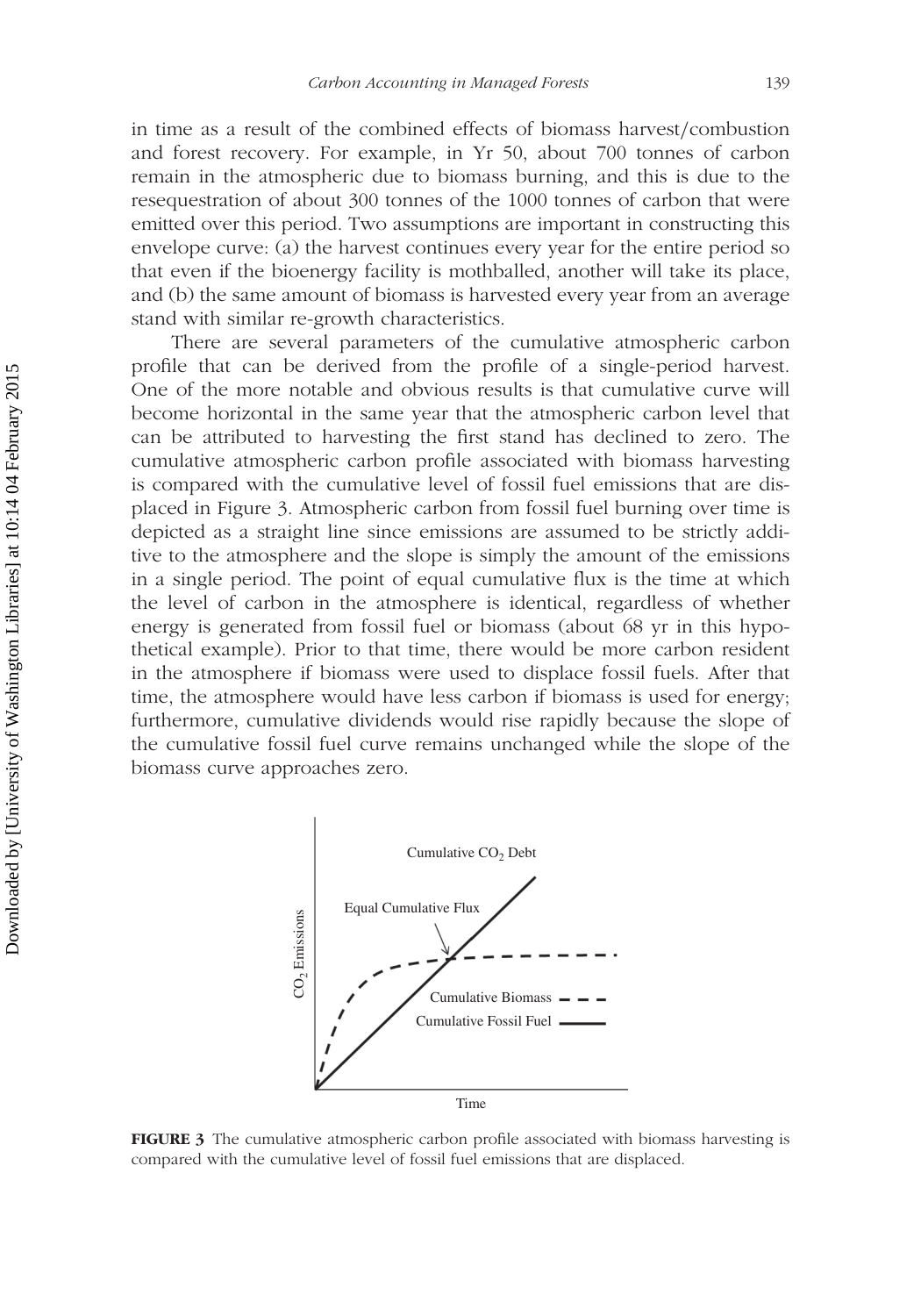It is important to note that the point at which the cumulative carbon flux from biomass just equals the cumulative flux from fossil fuels (the point at which the biomass carbon debt is paid off) is not necessarily the point at which a policymaker is indifferent between the biomass and fossil fuel scenarios. For example, the policymaker might only be indifferent at the time when the discounted damages resulting from the excess biomass emissions just equals zero—this is the point in time at which early damages due to increased GHG levels from biomass are just offset by lower biomass damages in later years when net cumulative GHG flux from biomass is below that of the fossil fuel alternative. In this case, longer time periods are needed to reach the point defined as "fully-offset damages." The higher the discount rate—indicative of a greater preference for lower GHG levels in the near-term—the longer the time to reach the point of fully offset damages.

#### Forest Harvest and Growth Scenarios

Data used in the analyses were based upon Forest Inventory and Analysis (FIA) data from the U.S. Forest Service. We obtained inventory data from the FIA DB version 4.0 Data Mart from 1998–2008. FIA plot data (including tree lists) were imported into the Northeast (NE) Variant of the U.S. Forest Service Forest Vegetation Simulator (FVS) and are accepted as compatible with the model (Ray, Saunders, & Seymour, 2009). FVS is a widely accepted growth model within current forest carbon offset standards (e.g., Climate Action Reserve Forest Project Protocol 3.1 and the Chicago Climate Exchange Forest Offset Project Protocol) and as a tool to understand carbon implications of forest management within the scientific community (e.g., Keeton 2006; Ray, Saunders, & Seymour, 2009; Nunery & Keeton, 2010). The modeling package relies on NE-TWIGS (Hilt & Teck, 1989) as the growth and yield model to derive carbon biomass estimates in the Northeast. These growth and yield models are based on data collected by the U.S. Forest Service's Forest Inventory and Analysis unit from the 1950s through the 1980s. Developed by the U.S. Forest Service and widely used for more than 30 yr, the FVS is an individual tree, distance independent growth and yield model with linkable modules called extensions, which simulate various insect and pathogen impacts, fire effects, fuel loading, snag dynamics, and development of understory tree vegetation (Crookston & Dixon, 2005). FVS can simulate a wide variety of forest types, stand structures, pure or mixed species stands, and allows for the modeling of density dependent factors.

The FVS model modifies individual tree growth and mortality rates based upon density-dependent factors. As would be expected to be observed in nature, the model uses maximum stand density index and stand basal area as important variables in determining density related mortality. The NE Variant uses a crown competition factor as a predictor variable in some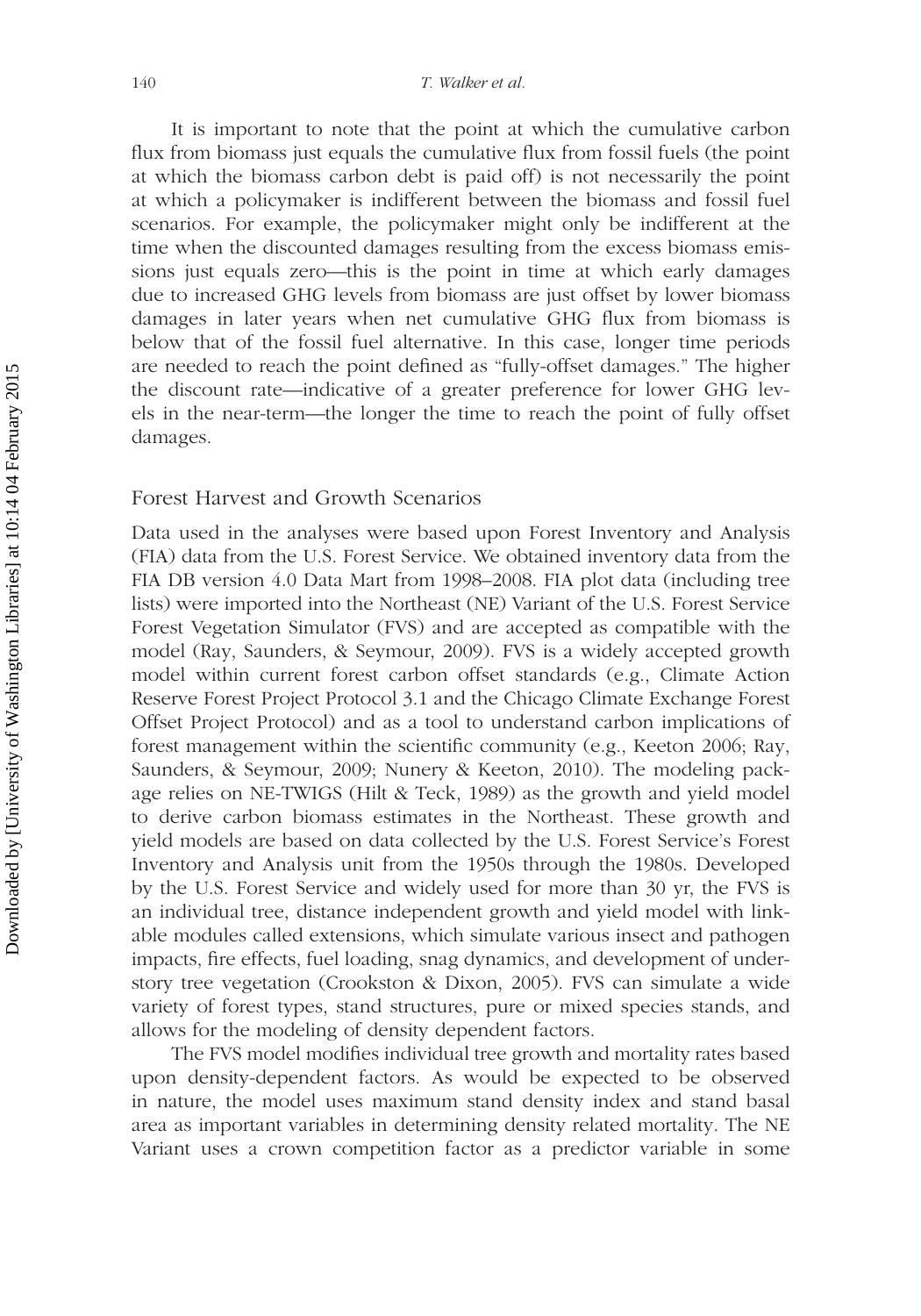growth relationships. Potential annual basal area growth is computed using a species-specific coefficient applied to DBH (diameter at breast height) and a competition modifier value based on basal area in larger trees is computed. In the NE Variant there are two types of mortality. The first is background mortality which accounts for occasional tree deaths in stands when the stand density is below a specified level. The second is density related mortality which determines mortality rates for individual trees based on their relationship with the stand's maximum density. Regeneration in the NE Variant is user-defined (stump sprouting is built in) and we describe the regeneration inputs in more detail below.

The FVS Fire and Fuels Extension includes a carbon submodel that tracks carbon biomass volume based upon recognized allometric equations compiled by Jenkins, Chojnacky, Heath, and Birdsey (2003). The carbon submodel allows the user to track carbon as it is allocated to different "pools." Calculated carbon pools include: total aboveground live (trees); merchantable aboveground live; standing dead; forest shrub and herbs; forest floor (litter, duff); forest dead and down; belowground live (roots); belowground dead (roots). Soil carbon was not included explicitly in this analysis. Our FVS model simulations captured the carbon dynamics associated with the forest floor and belowground live and belowground dead root systems. Mineral soils were not included in our analyses, but appear generally not to be a long-term issue. A meta-analysis published in 2001 by Johnson and Curtis found that forest harvesting, on average, had little or no effect on soil carbon and nitrogen. However, a more recent review (Nave, Vance, Swanston, & Curtis, 2010) found consistent losses of forest floor carbon in temperate forest, but mineral soils showed no significant, overall change in carbon storage due to harvest, and variation among mineral soils was best explained by soil taxonomy. It is important to recognize the current scientific uncertainty around the role of timber harvesting in carbon dynamics but the evidence presented to date warrants attention but does not modify the conclusions derived from our modeling.

The study's debt-dividend carbon accounting framework takes the individual forest stand as the basic unit of analysis. For the fossil fuel baseline scenarios, a BAU forest management approach is assumed where the stand is harvested for timber but not for biomass. Thus, the modeling approach relies on a dynamic baseline for comparisons with the biomass alternative. The scenarios are summarized in Table 1 and include two alternative BAU specifications—one a relatively heavy cut that removes approximately 32% of the above-ground live biomass, and a lighter BAU that removes 20%. The heavier BAU is intended to represent the case where the landowners who decide to harvest biomass are the ones who cut more heavily in the BAU. The lighter harvest BAU represents a scenario where the distribution of landowners harvesting biomass is spread more evenly across the full range of landowners who currently harvest timber, as specified in the Massachusetts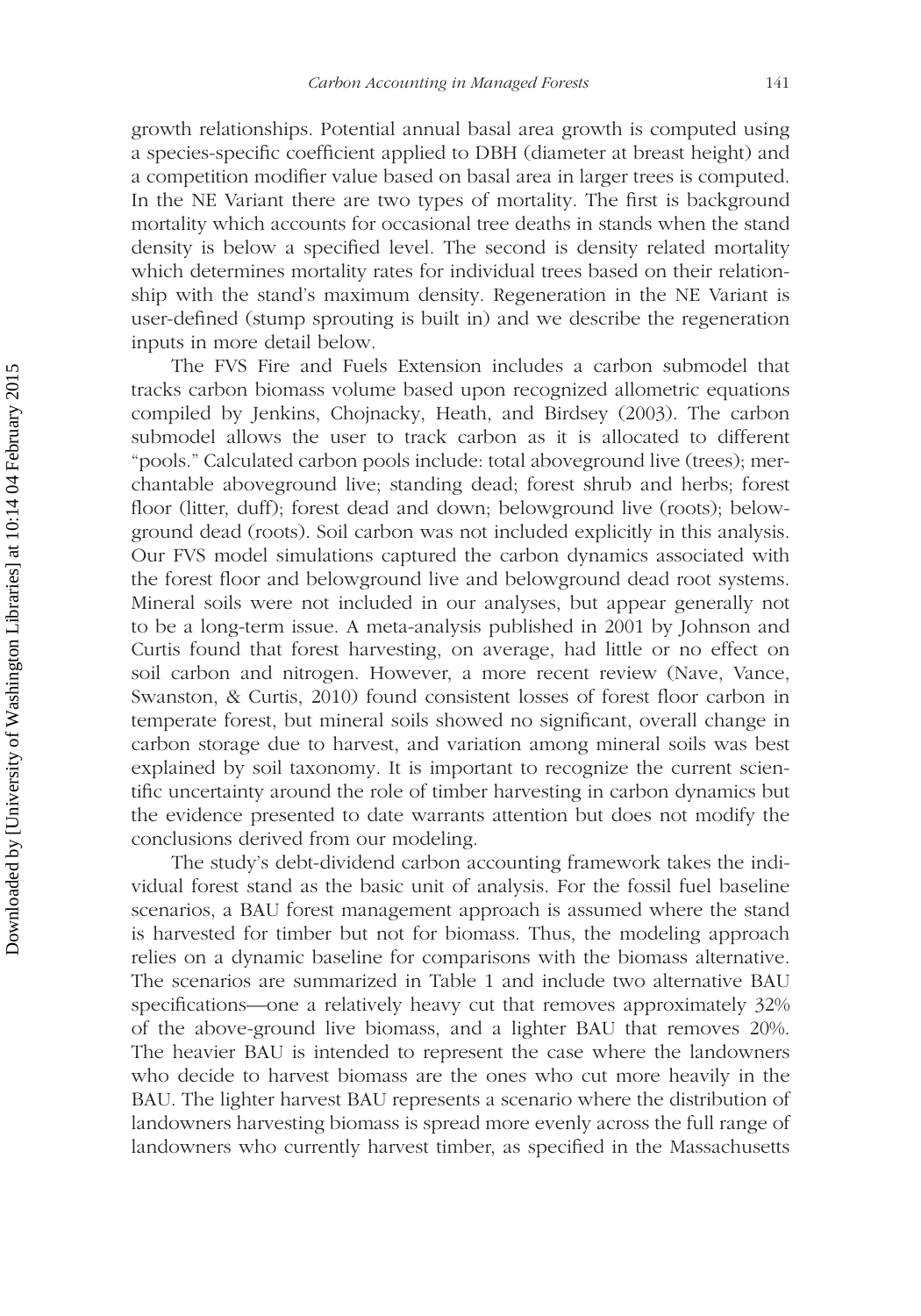| Harvest category | Description                                                                                                                                       | Carbon<br>removed<br>(tonnes) | Aboveground<br>live carbon<br>harvested $(\% )$ | Logging<br>residues left<br>on-site $(\%)$ |
|------------------|---------------------------------------------------------------------------------------------------------------------------------------------------|-------------------------------|-------------------------------------------------|--------------------------------------------|
| <b>BAU 20%</b>   | Lighter BAU removal                                                                                                                               | 6.3                           | 20                                              | 100                                        |
| <b>BAU 32%</b>   | Heavier BAU removal                                                                                                                               | 10.2                          | 32                                              | 100                                        |
| Biomass BA60     | Moderate biomass removal:<br>BAU & Biomass removal down<br>to $(13.38 \text{ m}^2/\text{ha} (60 \text{ ft}^2/\text{acre})$<br>of stand basal area | 19.3                          | 60                                              | 35                                         |
| Biomass 40%      | Lighter biomass removal:<br>BAU plus biomass removal<br>equals 40% stand carbon                                                                   | 12.0                          | 38                                              | 35                                         |
| Biomass BA40     | Heavier biomass removal:<br>BAU & Biomass removal down<br>to 8.92 m <sup>2</sup> /ha (40 ft <sup>2</sup> /acre)<br>of stand basal area            | 24.3                          | 76                                              | 35                                         |

**TABLE 1** Forest Vegetation Simulator (FVS) Management Modeling Scenario Descriptions

Forest Cutting Plan data. For the BAU scenarios, all logging residues are left in the forest.

Changes in total stand carbon were quantified using the FVS model by decade through an evaluation of carbon in the aboveground and belowground live and dead carbon pools for each of the BAU and biomass harvest scenarios. The resulting carbon recovery profiles represent averages for a set of 88 plots in the Massachusetts FIA database with an initial volume of more than 10.1 tonnes of carbon per ha (25 MTC*/*ac) in the aboveground live pool. Figures 4a and 4b show the results of the FVS analysis as the accumulation of total stand carbon and aboveground live carbon over the next 90 yr. Table 2 presents the calculated carbon recovery profiles for six combinations of BAU and biomass forest management scenarios. These represent the incremental accumulation of total stand carbon for the biomass scenarios as compared to the BAU. These results are the starting point for the debt-dividend analyses discussed below.

#### Biomass and Fossil Fuel GHG Emissions

The life cycle emissions for typical biomass and fossil fuel energy technologies considered in this analysis are described in detail below and summarized in Table 3.

EMISSIONS FROM BIOMASS HARVESTING, PROCESSING, AND TRANSPORT

For green wood chips (delivered to a large-scale electric, thermal, or pellet facility), the estimates are based on releases of  $CO<sub>2</sub>$  associated with diesel fuel consumption in each of these processes. Harvest and chipping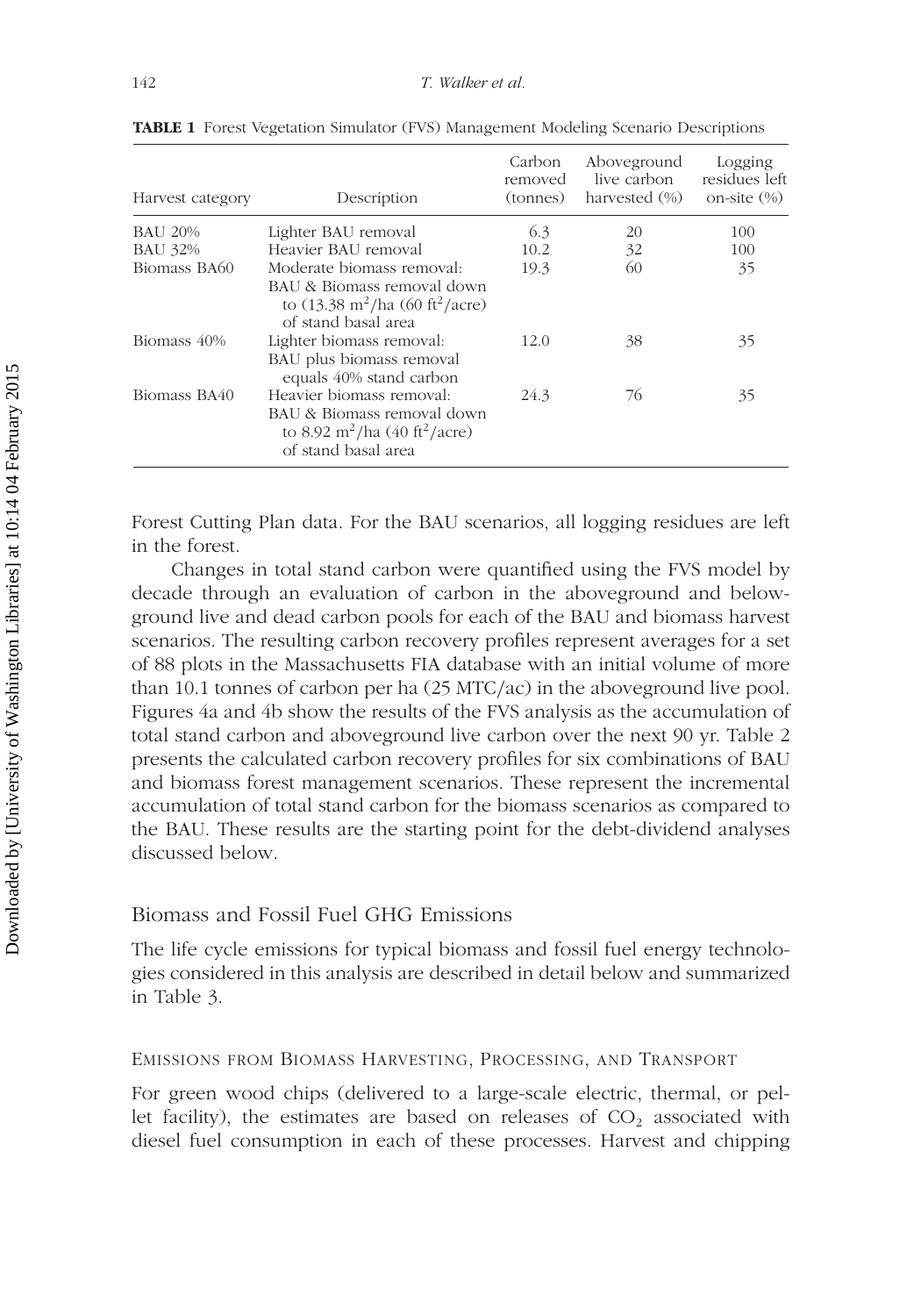



FIGURE 4a Forest Vegetation Simulator (FVS) accumulation of total stand carbon (MTC/ha) for harvest scenarios between 2010 and 2100. **FIGURE 4a** Forest Vegetation Simulator (FVS) accumulation of total stand carbon (MTC*/*ha) for harvest scenarios between 2010 and 2100.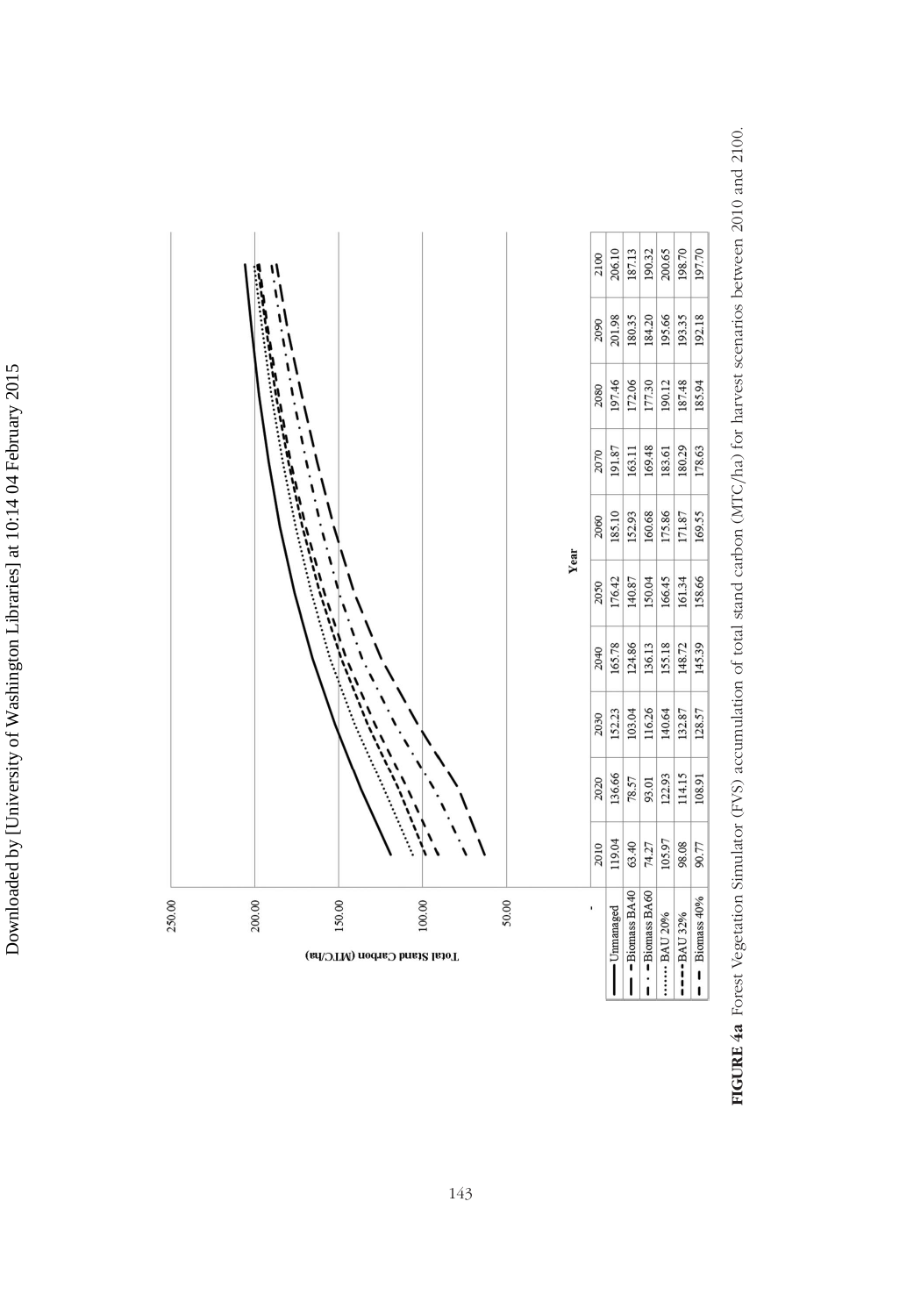Downloaded by [University of Washington Libraries] at 10:14 04 February 2015 Downloaded by [University of Washington Libraries] at 10:14 04 February 2015



FIGURE 4b Forest Vegetation Simulator (FVS) accumulation of aboveground live carbon (MTC/ha) for harvest scenarios between 2010 and 2100. **FIGURE 4b** Forest Vegetation Simulator (FVS) accumulation of aboveground live carbon (MTC*/*ha) for harvest scenarios between 2010 and 2100.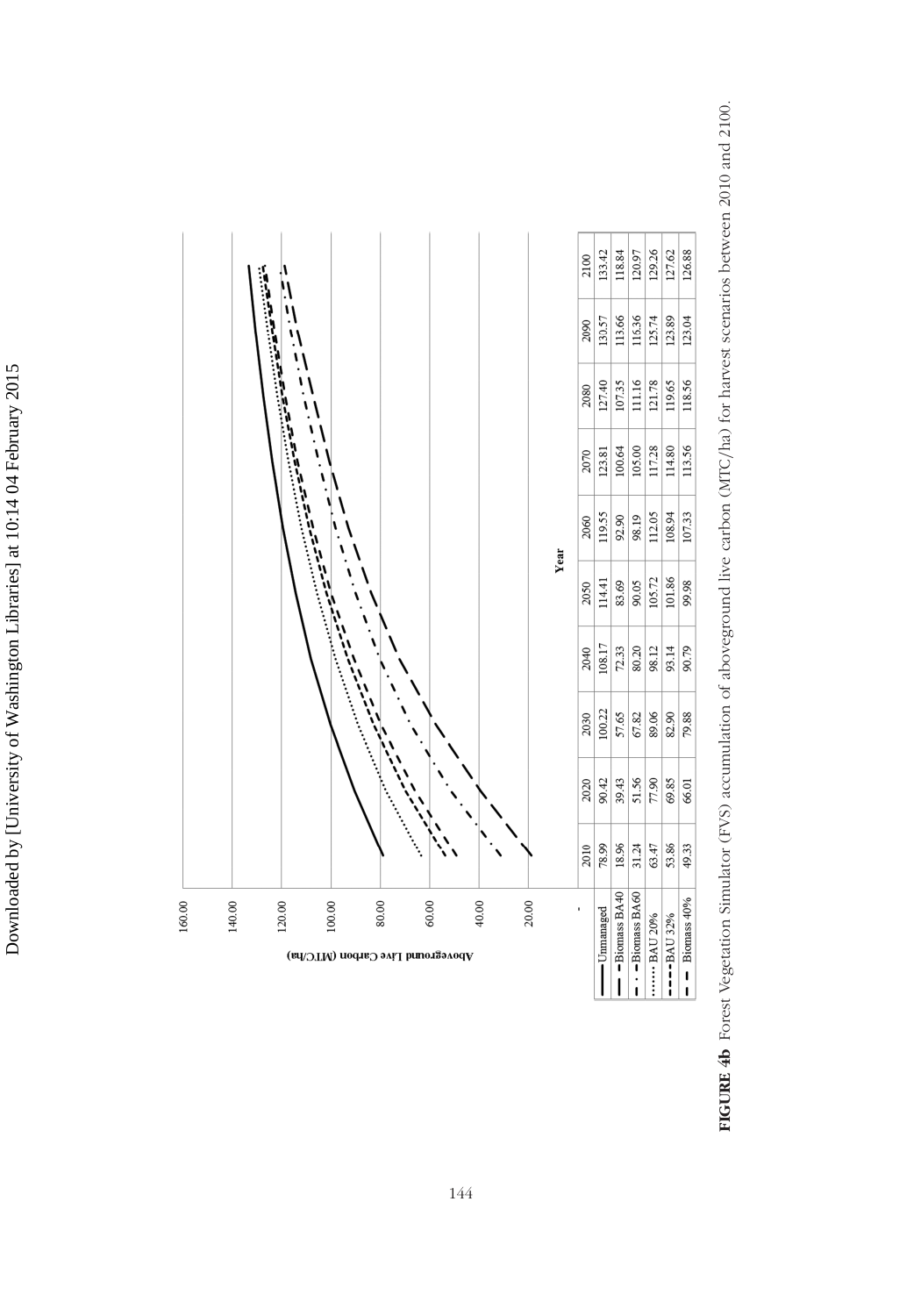| Harvest scenario<br>description       | Carbon                    | BAU vs. biomass total stand carbon % recovered<br>by year |             |      |      |           |                               |                     |      |      |
|---------------------------------------|---------------------------|-----------------------------------------------------------|-------------|------|------|-----------|-------------------------------|---------------------|------|------|
|                                       | removed<br>(tonnes/stand) | 10                                                        | 20          | 30   | 40   | 50        | 60                            | 70                  | 80   | 90   |
| 1. BAU 32% minus<br>Biomass BA60      | 9.1                       | 11.1                                                      | 30.2        | 47.1 |      | 52.5 53.1 |                               | 54.5 57.2 61.6 64.8 |      |      |
| 2. BAU 32% minus<br>Biomass 40%       | 1.8                       | 28.1                                                      | 41.0        |      |      |           | 54.6 63.4 68.5 77.3 79.0      |                     | 84.1 | 86.4 |
| 3. BAU 32% minus<br>Biomass BA 40     | 14.1                      |                                                           | $-2.6$ 14.0 | 31.2 |      |           | 41.0 45.4 50.5 55.5 62.5      |                     |      | 66.7 |
| 4. BAU 20% minus<br>Biomass 40%       | 5.7                       |                                                           | 7.8 20.5    | 35.7 |      |           | 48.7 58.5 67.3 72.5 77.0      |                     |      | 80.6 |
| 5. BAU $20\%$ minus<br>Biomass BA60   | 13.0                      |                                                           | 5.6 23.0    | 39.9 |      |           | 48.2 52.1 55.4 59.5 63.8 67.4 |                     |      |      |
| $6.$ BAU $20\%$ minus<br>Biomass BA40 | 18.0                      |                                                           | $-4.2$ 11.7 | 28.8 | 39.9 |           | 46.1 51.9 57.6 64.0           |                     |      | 68.3 |

**TABLE 2** Carbon Sequestration Recovery Time by Harvest Scenario. Sequestration (Recovery) Is Expressed as the % Recovered by Each Time Period

**TABLE 3** Life Cycle Carbon Emissions for Typical Biomass and Fossil Fuel Energy Technologies. Emissions Factors for Pellets Are Characterized Relative to the Thermal Technology Using Green Chips Which Are Shown in This Table. Sources and Calculations for These Data Are Described in the Text

| Scenarios              | <b>Biomass</b>  | Coal | $\text{Oil } (\#6)$ | $\text{Oil } (\#2)$ | Natural Gas |
|------------------------|-----------------|------|---------------------|---------------------|-------------|
| Utility-scale electric | Kilograms/MWh   |      |                     |                     |             |
| Fuel prod & transport  |                 | 14   |                     |                     | 34          |
| Fuel combustion        | 399             | 270  |                     |                     | 102         |
| Total                  | 406             | 284  |                     |                     | 136         |
| Thermal                | Kilograms/MMBtu |      |                     |                     |             |
| Fuel prod & transport  |                 |      | (ე                  |                     | 6           |
| Fuel combustion        | 35              |      | 27                  | 25                  | 17          |
| Total                  | 36              |      | 33                  | 31                  | 23          |
| <b>CHP</b>             | Kilograms/MMBtu |      |                     |                     |             |
| Fuel prod & transport  |                 |      |                     |                     | 6           |
| Fuel combustion        | 35              |      | 29                  | 27                  | 18          |
| Total                  | 36              |      | 35                  | 33                  | 24          |

costs were estimated using the U.S. Forest Service's Fuel Reduction Cost Simulator (Fight, Hartsough, & Noordijk, 2006). Chips were assumed to be transported 161–193 km (round-trip) to the combustion facility, using trucks carrying 25–30 green tonnes with an average fuel efficiency of 2.13 km*/*l. The results were verified for consistency with other relevant studies including: Consortium for Research on Renewable Industrial Materials CORRIM, 2004); University of Minnesota, Department of Forest Resources (2008); Finkral and Evans (2008); and Katers and Kaurich (2006).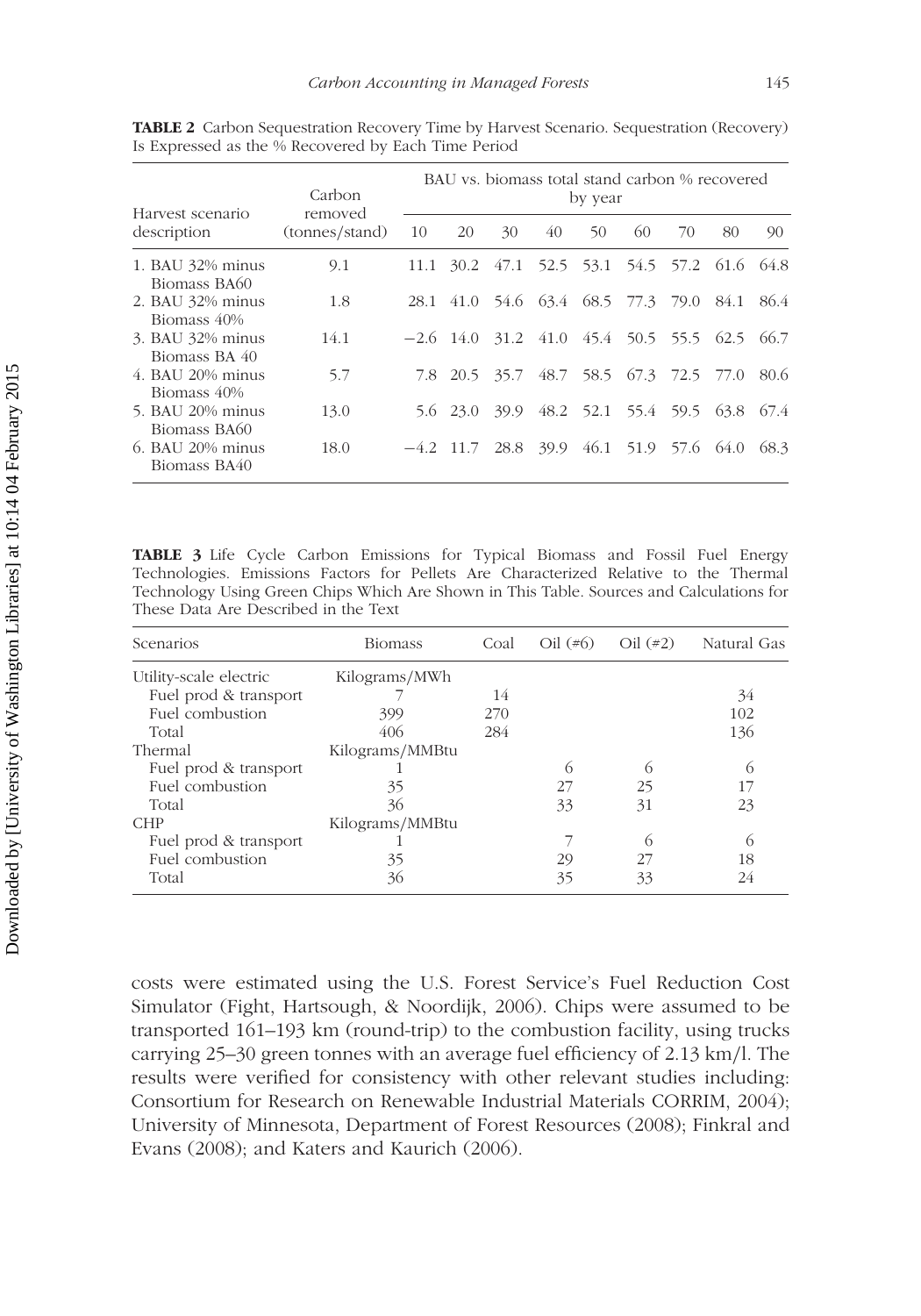#### LIFE CYCLE EMISSIONS FROM UTILITY-SCALE ELECTRIC

The biomass estimate is based on analysis of electricity generation and wood consumption from a set of power plants in this region with efficiencies in the 20 to 25% range. These data have been compiled from a combination of information from company websites and financial reports. The comparable data for natural gas and coal have been developed by the National Renewable Energy Laboratory (NREL; Spath & Mann, 2000; Spath, Mann, & Kerr, 1999) and include the full lifecycle  $CO<sub>2</sub>e$  emissions.

#### LIFE CYCLE EMISSIONS FROM THERMAL FACILITIES

Biomass is based on a typical thermal plant with 50 MMBtu*/*hr of capacity and 75% efficiency, with a heat input of 120,000 MMBtu*/*yr Emissions data for heating oil and natural gas thermal plants were developed assuming that the typical capacity of the plants was also 50 MMBtu*/*hr. The oil facilities were assumed to run at 80% efficiency, while the natural gas plants were assumed to be more efficient at 85%. For natural gas, indirect emissions were calculated using the same percentages available in the NREL analysis of electric power plants. Indirect emissions from oil are based on estimates from the National Energy Technology Laboratory (Gerdes, 2009).

#### LIFE CYCLE EMISSIONS FROM CHP FACILITIES

Emissions for CHP facilities are also expressed on the basis of MMBtu of heat output, in which electrical energy is converted to a Btu equivalent. The analysis of these operations depends critically on the mix of thermal and electrical output in the plant design. In general, thermal-led facilities tend to relative emissions profiles that are similar to their thermal counterparts, while electric-led facilities more closely resemble the emissions profiles of electric power plants.

# FOREST BIOMASS CARBON ACCOUNTING RESULTS

# Energy Technology and Carbon Debt Recovery

An important insight from the study is the wide variability in the magnitude of carbon debts across different biomass technologies. This is a function of the way specific life cycle GHG characteristics of a bioenergy technology combine with the GHG characteristics of the fossil fuel energy plant it replaces to determine carbon debts. As shown in Table 4, carbon debts for situations where biomass thermal replaces oil-fired thermal capacity can be as low as 8%, whereas the debt when biomass replaces combined-cycle natural gas in large-scale electricity generation can range as high as 66%.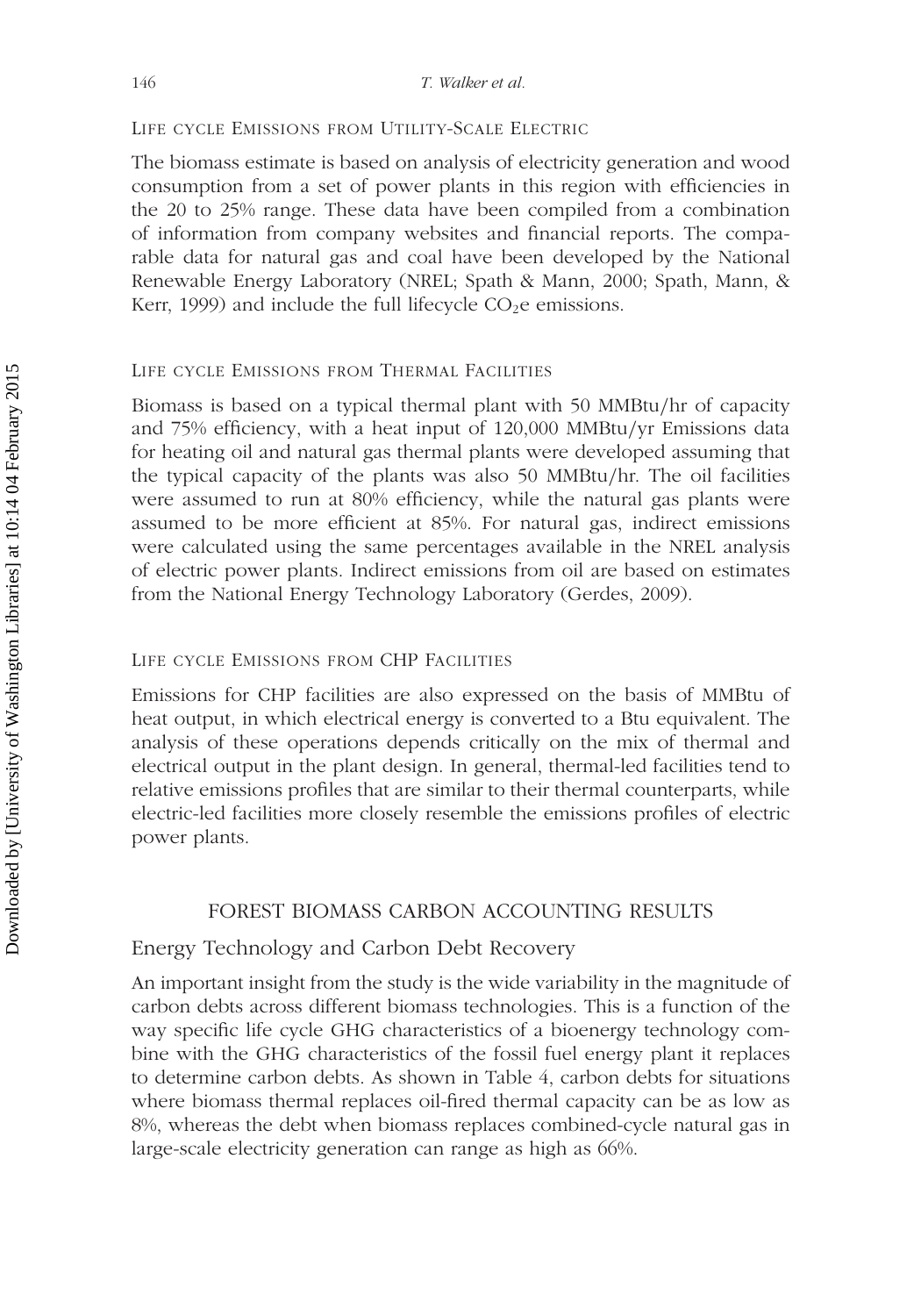Are Presented as a % of Total Biomass Emissions

Scenario Coal Oil (#6) Oil (#2) Natural gas Electric  $31\%$  66% Thermal 8% 15% 37% CHP 2% 9% 33%

**TABLE 4** Carbon Debt Summary. Excess Biomass Emissions



**FIGURE 5** Illustration of the relationship between biomass energy technologies and the relevant fossil fuel energy equivalent and the timing of equal carbon flux.

Figure 5 provides an example of how the timing of GHG benefits is affected by technology considerations. The results make clear that biomass technology scenarios with higher percentage carbon debts will be slower to realize carbon dividends. Although the example is based on a single forest management scenario—32% removal of aboveground live carbon using a diameter limit partial harvest and a biomass harvest that extends the diameter limit approach to removal of all trees down to a residual basal area of 13.38 m<sup>2</sup> per ha (60 ft<sup>2</sup> per acre)—the results are indicative of the general principle that, holding forest management constant, the larger the percentage carbon debt, the longer the time required to begin accruing the benefits of biomass energy.

# Carbon Recovery: Impacts of Harvesting Live Trees Versus Logging Residues

The stand modeling of forest carbon recovery indicates that removal of logging residues (tops and branches) will generally yield GHG benefits much more rapidly than harvests of live trees that would not have been harvested in the BAU scenario. Tops and limbs decay quickly if left in the forest and so their use comes with little carbon "cost" and this tends to shorten carbon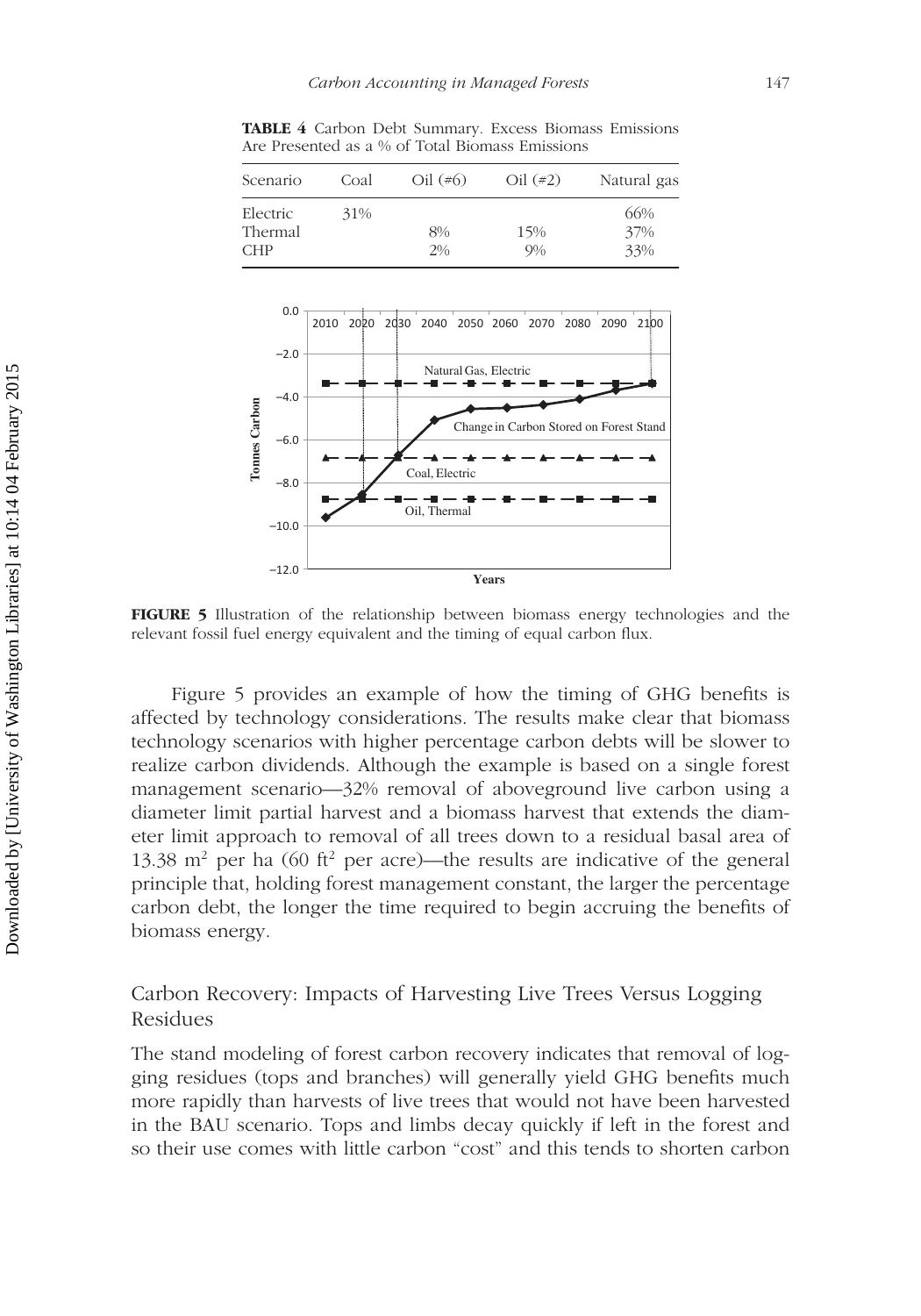|                     | Number of years from initial harvest |       |     |     |     |  |  |  |
|---------------------|--------------------------------------|-------|-----|-----|-----|--|--|--|
|                     | 10                                   | 20    | 30  | 40  | 50  |  |  |  |
| Scenario 1          |                                      |       |     |     |     |  |  |  |
| Original (with T&L) | 11%                                  | 30%   | 47% | 53% | 53% |  |  |  |
| No T&L              | $-9\%$                               | 11%   | 31% | 38% | 38% |  |  |  |
| Scenario 2          |                                      |       |     |     |     |  |  |  |
| Original (with T&L) | 28%                                  | 41%   | 54% | 63% | 68% |  |  |  |
| No T&L              | $-12%$                               | $-4%$ | 16% | 31% | 39% |  |  |  |
| Scenario 3          |                                      |       |     |     |     |  |  |  |
| Original (with T&L) | $-3\%$                               | 14%   | 31% | 41% | 45% |  |  |  |
| No T&L              | $-22%$                               | $-6%$ | 14% | 25% | 31% |  |  |  |
| Tops and limbs only | 68%                                  | 87%   | 93% | 96% | 97% |  |  |  |

**TABLE 5** Carbon Recovery Times (Expressed as % Recovered) Following the Removal of Tops and Limbs (T&L) in the BAU32 Harvest Scenario

recovery times. Conversely, if tops and limbs from a biomass harvest of cull trees were left in the woods to decay, this "unharvested" carbon would delay recovery times, effectively penalizing wood biomass relative to fossil fuels.

The carbon recovery times in the six scenarios presented in Table 2 are all based on the assumptions that 100% of tops and limbs are left in the forest in the BAU scenarios and 65% of all tops and limbs (from both the BAU and the incremental biomass harvest) are harvested in the biomass scenarios. The carbon recovery times for the three BAU32 scenarios are compared with the carbon recovery times when all tops and limbs are left in the forest in Table 5.

When tops and limbs are left on-site, all three scenarios show net carbon losses between the initial period and the 10-yr mark; in addition, carbon losses in Yr 10 are substantial relative to the recovery levels in the scenarios in which tops and limbs are taken and used for bioenergy. Scenario 2 (the lightest biomass harvest) shows the greatest impact from not utilizing tops and limbs, with carbon recovery times delayed by about three decades (about 50% of the original biomass harvest was comprised of tops and limbs). Thus, if BAU32 was followed by a light biomass harvest of only roundwood for use by a thermal facility, carbon debt recovery would require 20 to 30 yr (when compared to oil-based thermal), rather than occurring in less than 10 yr when tops and limbs are taken in whole-tree harvests.

In contrast, in the heavier biomass harvests, recovery times are extended only about 10 yr. In Scenario 1, the carbon debt incurred by replacing oil thermal by biomass thermal would be recovered in 20 yr instead of the 10 yr indicated when tops and limbs are utilized. In Scenario 3, carbon debt recovery times for replacement of oil thermal are extended from 20 to 30 yr.

Finally, it is interesting to consider the "harvest" and use of just tops and limbs. While this may not be directly applicable to forest management in Massachusetts (due to poor markets for pulpwood and limited opportunities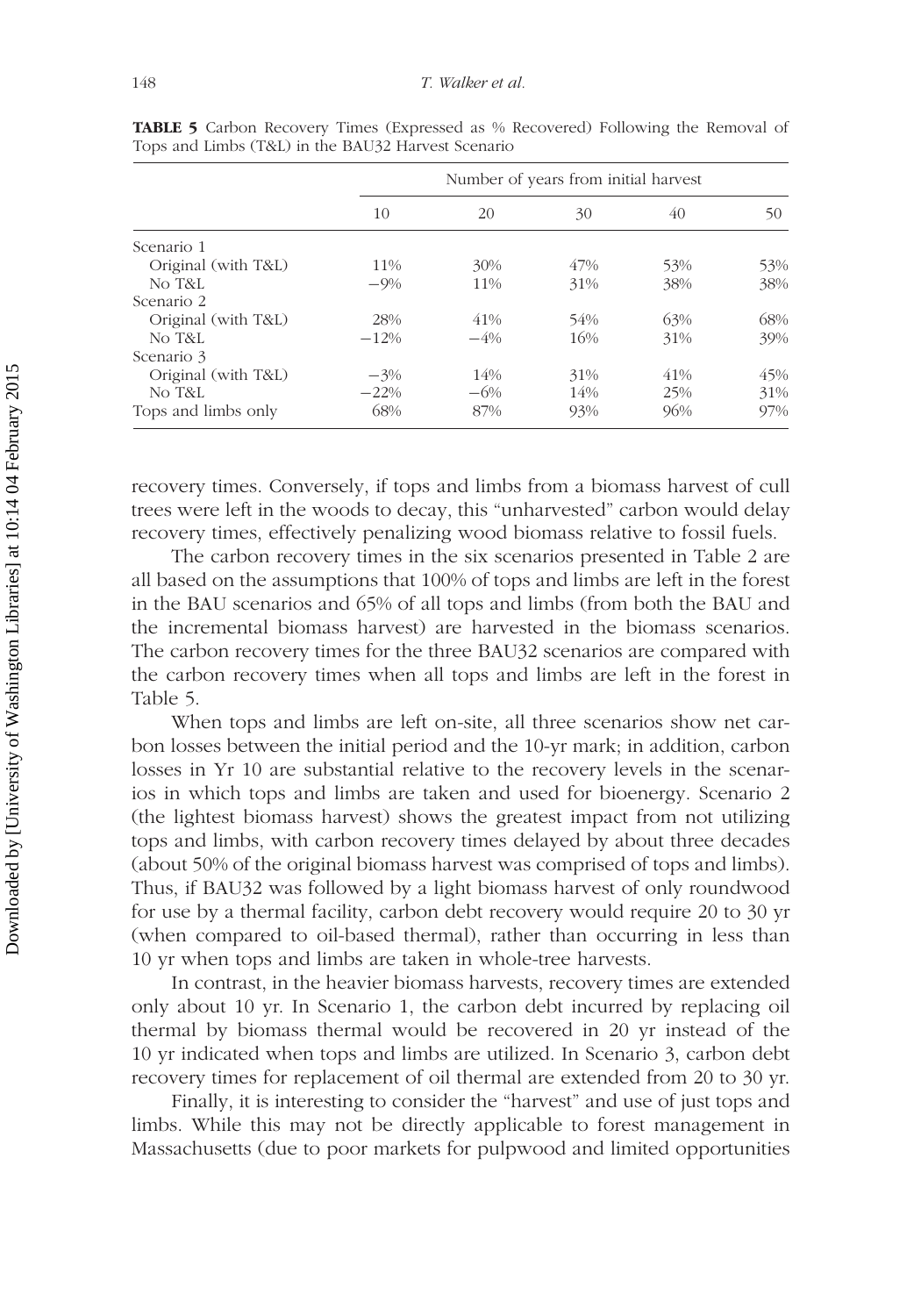for log merchandizing), it may be representative of situations involving nonforest biomass sources, such as tree trimming*/*landscaping or land clearing. The results in this case (also shown in Table 7) indicate rapid recovery, with nearly 70% of the carbon losses "recovered" in one decade. Thus, all bioenergy technologies—even biomass electric power compared to natural gas electric—look favorable when biomass "wastewood" is compared to fossil fuel alternatives.

#### Carbon Recovery: Impacts of Alternative Silvicultural Prescriptions

The impact of different silvicultural prescriptions was more difficult to evaluate using the FVS model. The six scenarios use a thin-from-above strategy linked to residual stand carbon targets for all harvests. These types of harvests tend to open the canopy and promote more rapid regeneration and growth of residual trees. While this silvicultural approach may provide a reasonable representation of how a landowner who harvests stands heavily in a BAU is likely to conduct a biomass harvest, it is less likely that someone who cuts their land less heavily would continue to remove canopy trees for biomass (unless they had an unusual number of canopy cull trees remaining after the timber quality trees are removed). More probable in this case is that the landowners would harvest the BAU timber trees and then selectively remove poor quality and suppressed trees across all diameter classes down to about 20 cm. We hypothesized that this type of harvest would result in a slower recovery compared to thinning from above.

Although study resources were not adequate to fully simulate this type of harvest for all 88 FIA stands, a sensitivity analysis was conducted for two stands with average volumes. For each of these stands, the analysis considered a BAU harvest removing 20% of the stand carbon, followed by removal of residual trees across all diameter classes above 8 inches down to basal areas similar to the target in Scenario 4. For these two stands, the results, shown in Table 6 indicate a slowing of carbon recovery profiles relative to Scenario 4, although two stands are not enough to draw any conclusions about average impacts of this silvicultural prescription. What can be said is that stands harvested in this manner will probably recover carbon more slowly than would be suggested by Scenario 4; how much more slowly on average was not determined; it is clear however that on a stand-by-stand basis the magnitude of the slowdown can vary considerably.

#### Cumulative Carbon Dividends

As discussed above, to model the cumulative debt-dividend profile for a biomass facility, it is necessary to aggregate the results of multiple harvests over the lifespan of the bioenergy facility. While the single year emissions results discussed in the examples above are useful for understanding the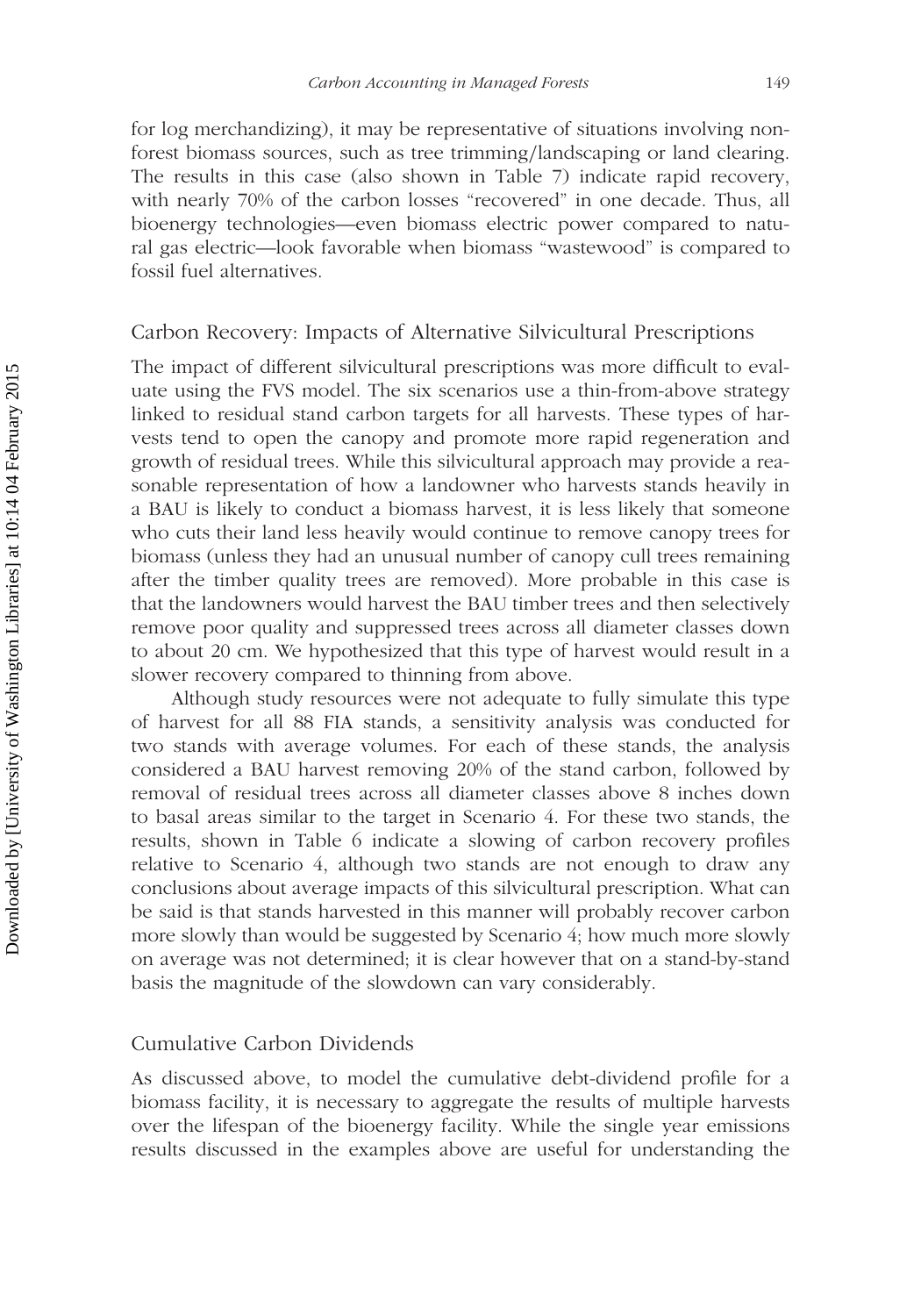| Harvest scenario<br>description         | Carbon<br>removed | BAU vs. biomass total stand carbon % recovered by year |                                     |    |                |    |                                      |      |                                                    |       |
|-----------------------------------------|-------------------|--------------------------------------------------------|-------------------------------------|----|----------------|----|--------------------------------------|------|----------------------------------------------------|-------|
|                                         | (tonnes/stand)    | 10                                                     | 20                                  | 30 | 40             | 50 | 60                                   | 70   | 80                                                 | 90    |
| Stand 1, BAU20<br>minus<br>Biomass40DBH | 7.5               |                                                        |                                     |    |                |    |                                      |      | $-9.6$ 15.1 63.5 84.6 94.8 113.9 126.4 133.6 137.8 |       |
| Stand 1, BAU20<br>minus<br>Biomass 40   | 5.9               |                                                        |                                     |    |                |    | $-0.3$ 25.6 59.2 64.4 44.7 73.7 70.2 |      | 108.9                                              | 97.1  |
| Stand 2, BAU20<br>minus<br>Biomass40DBH | 4.2               |                                                        | $-2.7$ $-6.4$ $-3.1$ 22.6 68.6 62.5 |    |                |    |                                      | 90.4 | 84.4                                               | 100.9 |
| Stand 2, BAU20<br>minus<br>Biomass 40   | 6.4               | 6.1                                                    | 20.4                                |    | 34.8 44.6 69.5 |    | 69.1                                 | 99.4 | 92.3                                               | 93.5  |

**TABLE 6** Timing of Carbon Recovery in Alternative Harvest Scenarios. Sequestration (Recovery) Is Expressed as the % Recovered by Each Time Period

relative impact of different factors on the magnitude and timing of the carbon recovery profile, a cumulative approach is critical to evaluating the impacts of an expansion of bioenergy capacity that will consume wood for many years. To provide these types of insights, the study assumes that biomass energy facilities will continue to operate and replace fossil fuel energy sources until 2100.

The cumulative analysis makes clear that the time required to begin realizing dividends from biomass energy is considerably longer than one might conclude if only a single year of emissions were evaluated. Unless biomass facilities burn only logging residues, best case results suggest it will take between 15 and 30 yr before forest biomass energy begins yielding lower GHG levels than fossil alternatives (Table 7). In the case of utilityscale electric plants, the modeling suggests a minimum of around 45 yr is required.

Considered from the dividends perspective, the results suggest that by 2050, only biomass thermal applications that replace oil are consistently yielding benefits relative to fossil fuels (Table 8). At that time, the carbon debts have generally not been paid off for either the natural gas thermal or coal and gas electricity facilities. However, extending this analysis through

**TABLE 7** Years for Biomass Energy Emissions to Reach Equal Flux with Fossil Fuel Energy Emissions

| Harvest scenario                    | Fossil fuel technology |                |              |               |  |  |  |  |
|-------------------------------------|------------------------|----------------|--------------|---------------|--|--|--|--|
|                                     | Oil $(\#6)$ , thermal  | Coal, electric | Gas, thermal | Gas, electric |  |  |  |  |
| Mixed wood<br>Logging residues only | $15 - 30$              | $45 - 75$      | $60 - 90$    | >90<br>30     |  |  |  |  |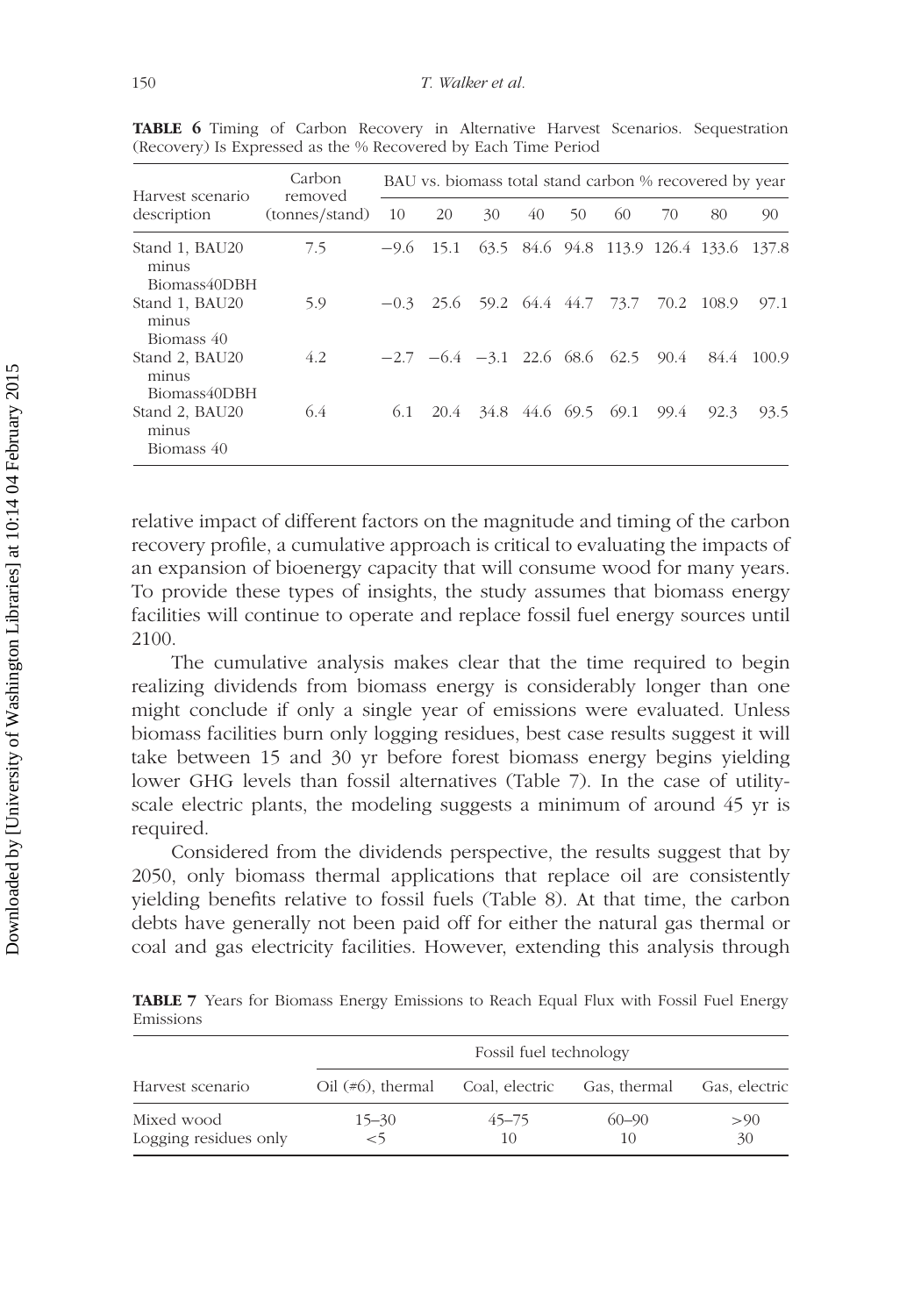| Harvest scenario | Fossil fuel technology                            |        |        |               |  |  |  |  |
|------------------|---------------------------------------------------|--------|--------|---------------|--|--|--|--|
|                  | Oil $(\#6)$ , thermal Coal, electric Gas, thermal |        |        | Gas, electric |  |  |  |  |
|                  | 22\%                                              | $-3\%$ | $-13%$ | $-110%$       |  |  |  |  |
| 2                | 34%                                               | 11%    | 3%     | $-80%$        |  |  |  |  |
| 3                | 8%                                                | $-22%$ | $-34%$ | $-148%$       |  |  |  |  |
| 4                | 15%                                               | $-13%$ | $-24%$ | $-129%$       |  |  |  |  |
| 5                | 16%                                               | $-11%$ | $-22%$ | $-126%$       |  |  |  |  |
| 6                | 7%                                                | $-25%$ | $-36%$ | $-153%$       |  |  |  |  |

**TABLE 8** Cumulative Carbon Dividends Between 2010 and 2050 (Harvest Scenarios Are from Table 2)

**TABLE 9** Cumulative Carbon Dividends Between 2010 and 2100 ((Harvest Scenarios Are from Table 2)

| Harvest scenario | Fossil fuel technology |     |                             |               |  |  |  |  |
|------------------|------------------------|-----|-----------------------------|---------------|--|--|--|--|
|                  | Oil $(\#6)$ , thermal  |     | Coal, electric Gas, thermal | Gas, electric |  |  |  |  |
|                  | 40%                    | 19% | 12%                         | $-63%$        |  |  |  |  |
|                  | 56%                    | 42% | 36%                         | $-18%$        |  |  |  |  |
| 3                | 31%                    | 8%  | $0\%$                       | $-86%$        |  |  |  |  |
| 4                | 43%                    | 24% | 17%                         | $-54%$        |  |  |  |  |
|                  | 37%                    | 16% | $9\%$                       | $-69%$        |  |  |  |  |
| $\left($         | 31%                    | 8%  | $-1\%$                      | $-86%$        |  |  |  |  |

2100 does result in dividends in the form of lower GHG levels under all fossil replacement scenarios except where biomass replaces utility-scale natural gas electric plants (Table 9).

#### DISCUSSION

The analyses presented above make clear that technology choices for replacing fossil fuels, often independent of any forest management considerations, play an important role in determining the carbon cycle implications of burning biomass for energy. The choice of biomass technology, and the identification of the fossil capacity it replaces, will establish the initial carbon debt that must be recovered by forest growth above and beyond BAU growth. The carbon debts vary considerably across technologies. For typical existing configurations, replacement of oil-fired thermal systems with biomass systems leads to relatively low carbon debts. Carbon debts for large-scale electrical generation are higher. Because of its much lower GHG emissions per unit of useable energy, replacing natural gas for either thermal or electric applications results in significantly higher carbon debts than incurred in replacing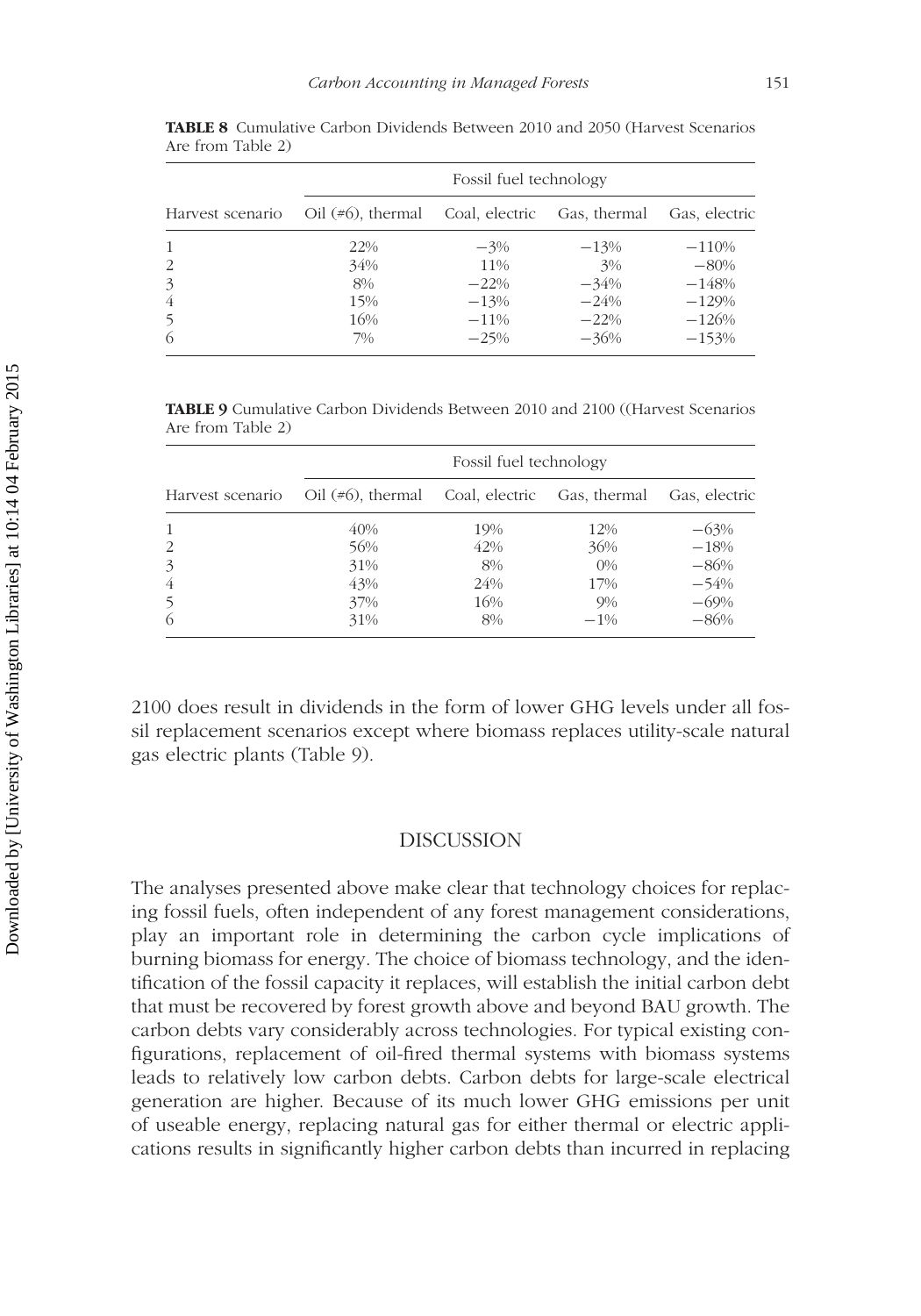other fossil fuels. CHP facilities, particularly those that optimized for thermal rather than electricity applications, also show very low initial carbon debts.

While the relative ranking of technologies by their carbon debt levels provides useful insights on relative carbon emissions per unit of useable energy, the specific time required in each case to pay off carbon debts and begin realizing the benefits of biomass energy, represented in this study by the carbon dividends, depends on what happens in the forests harvested for biomass fuel. The results of the study's analyses provide some broad insights into biomass carbon dynamics but are also subject a number of uncertainties that are difficult to resolve.

In general, the study found that the cumulative time required to begin realizing the benefits of biomass energy can be quite long, on the order of decades for most technologies, if biomass energy is assumed to be in the form of live trees harvested to replace fossil fuels continuously over the next century. However, the timing and magnitude of carbon dividends can be quite sensitive to the forest management practices adopted by landowners. Carbon recovery times can differ by decades depending upon assumptions about (a) the intensity of harvests; (b) the silvicultural prescriptions and cutting practices employed; (c) the fraction of the logging residues removed from the forest for biomass; and (d) the frequency at which landowners re-enter stands to conduct future harvests. However, more accurate predictions of the impacts of these factors on carbon dividends require a better understanding than of future landowner forest management practices. While detailed landowner surveys might improve society's understanding of this issue, the uncertainty cannot be completely resolved without actual observations of changes landowner behavior in response to increased biomass demand.

It is important to emphasize that after the point in time where GHG levels are equivalent for biomass and fossil fuels, biomass energy provides positive reductions in future GHG levels. Over time, under some scenarios these carbon dividends can become substantial, reducing GHGs by over 40% relative to continued fossil fuel use in some of our simulations through 2100. But the key question remains one of the appropriate weighting of nearterm higher GHG levels with long-term lower ones. Policymakers will need to sort out these issues of societal time preferences and weight near term higher GHG emissions against longer term lower ones.

# Applicability of Framework to Other Regions

The information provided by the debt-then-dividend framework offers policy makers greater ability to tailor wood biomass energy policies to achieve the most rapid and significant reductions in GHGs. The framework requires four key inputs to calculate the specific shape of the debt-then-dividend curve for a given state, region, country or even individual biomass facility: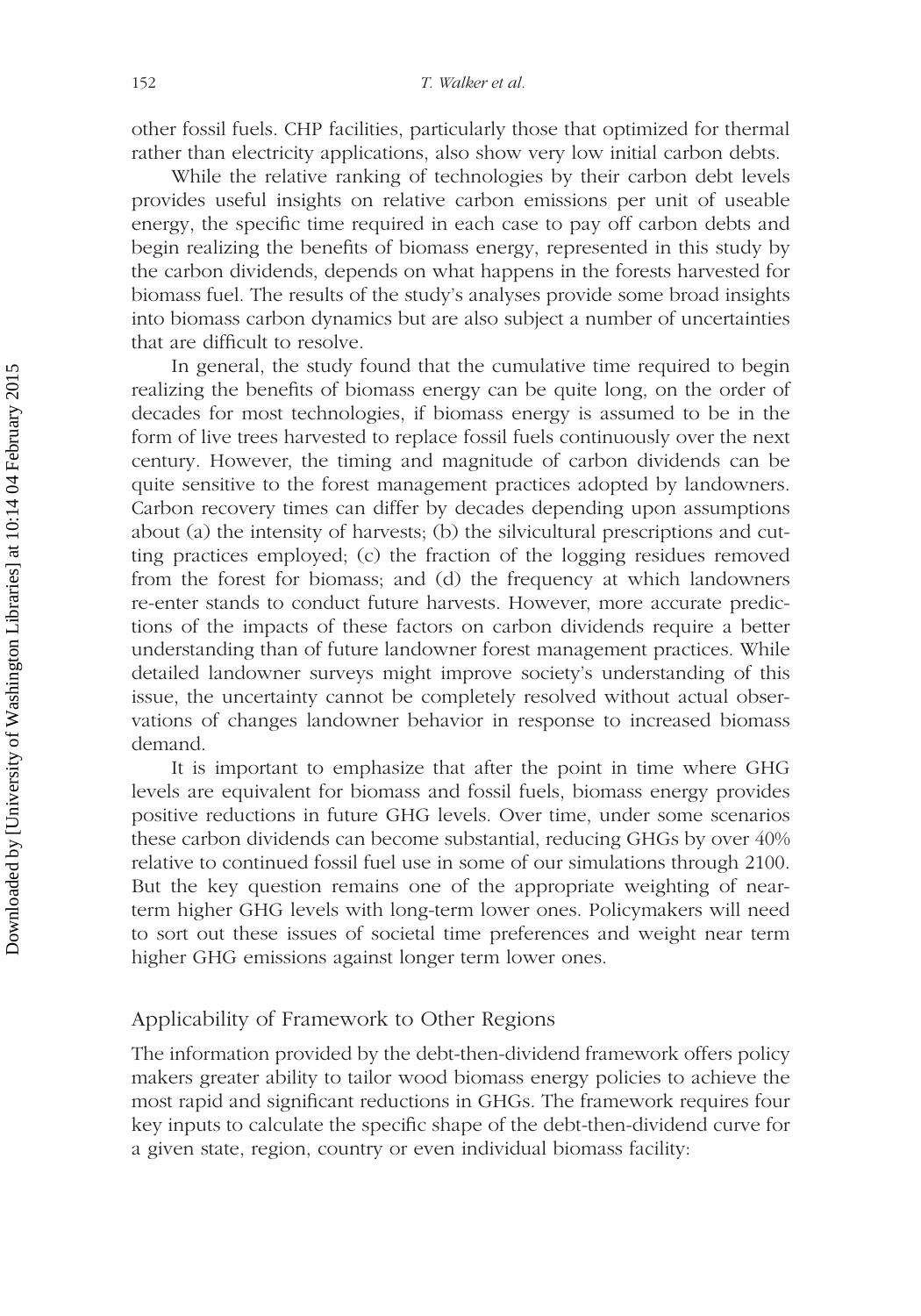- 1. Biomass feedstock source: The GHG implications of biomass feedstocks differ depending on what would have happened to the material in the absence of biomass energy generation. Energy generated from burning materials such as logging debris—material such as tops and branches that mostly would have decayed and entered the atmospheric carbon cycle relatively quickly absent collection for biomass energy generation—results in more rapid carbon recovery profiles than energy produced from harvests of live trees that would have continued sequestering carbon. The use of material derived from thinning activity that decreases the likelihood of catastrophic fire through a reduction in fuels loads also would have a different baseline emissions profile.
- 2. Form of energy generated: Wood biomass energy technologies have different generation efficiencies and thus different lifecycle GHG emissions profiles. For example, use of biomass for thermal applications generally yields lower initial carbon debts than biomass electricity generation.
- 3. Fossil fuel displaced: Coal, oil, and natural gas each have different GHG emission levels per unit of energy produced. Consequently, where biomass replaces a relatively GHG efficient fossil fuel like natural gas, the time needed to pay back carbon debts and realize the benefits of biomass can increase substantially.
- 4. Management of the forest: The land management decisions of forest owners can either slow or accelerate forest growth and therefore affect recovery rates of carbon from the atmosphere—see also Nunery and Keeton (2010). Important factors influencing the timing and magnitude of the carbon recovery include the intensity of harvests, their frequency, the optimization of harvest scheduling, and the specific silvicultural approach employed in the harvest.

# Biomass Energy Policy Implications

The common assumption of wood biomass energy's carbon neutrality ignores complex forest carbon accounting dynamics and limits the ability of policymakers to optimize biomass energy strategies. A key policy insight from implementation of the debt-then-dividend framework is recognition of the sensitivity of the timing and magnitude of biomass GHG costs and benefits to the four factors discussed above. For example, in New England, using logging residues as feedstocks instead of coal at a utility-scale electricity plant can yield GHG benefits in 10 yr or less. But producing electricity from wood chips derived from poor quality whole trees (that would otherwise have continued to sequester carbon) to replace generation from high efficiency, natural gas-fired combined-cycle plants would not lower GHG levels for many decades. Similarly, use of wood to replace oil-fired thermal applications has the potential to yield GHG benefits more rapidly than use of the same wood to replace fossil-fired electric capacity. Where wood feedstock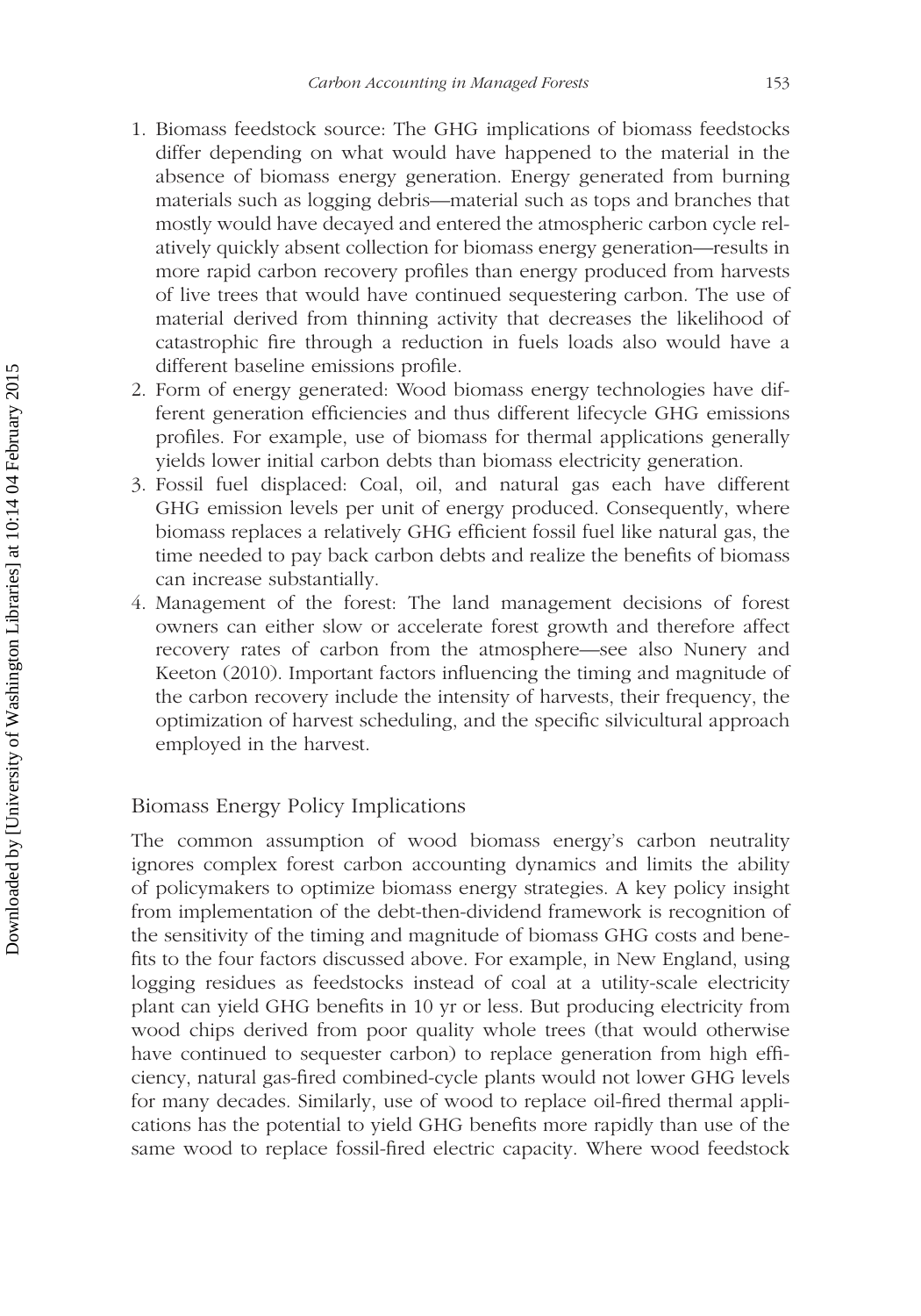supplies are limited, these types of insights can allow policy makers to target renewable energy incentives more effectively.

A related advantage of the debt-then-dividend framework is that policy makers can calculate and then consider the tradeoff between higher shortterm GHG costs and longer term GHG benefits. How policy makers view these trade-offs will have an important bearing on biomass energy policies. Categorical assumptions about carbon neutrality preclude an important social, scientific and political conversation about how soon GHG reductions should be achieved. Long-term GHG benefits might very well be worth the short-term costs, but that is a decision that should be made transparently by policy makers in consultation with the public.

The debt-then-dividend framework also highlights the importance of land management decisions for realizing biomass GHG benefits. Landowners face a wide array of possible wood biomass harvest strategies, both at the individual stand and landscape levels. For example, carbon recovery could be accelerated by increasing productivity of stands across intensively managed forest landscapes. However, these carbon objectives must be balanced with the societal need to maintain the flow of a wide range of ecosystem services from forests. The debt-then-dividend approach can help policy makers consider the role of new "best practices" guidelines for forest biomass harvesting and management.

Most importantly, the debt-then-dividend framework explicitly recognizes that GHG benefits of wood biomass energy development will be specific to the forest and technology context of specific regions and biomass energy projects. Broad generalizations based on carbon neutrality are unlikely to lead to optimal GHG policies. Instead, biomass GHG policies will be improved if governments implement the debt-then-dividend approach at appropriate scales, whether regional, state or even individual facility levels.

# Limitations of Study

The study discusses a complex subject that is technically challenging and inevitably reflects a variety of critical uncertainties. Policymakers should carefully weigh these uncertainties, as well as other factors not addressed by our study, in shaping future energy policies for forest biomass. Below we summarize the key assumptions and limitations of the study.

● The study used average and*/*or typical values for GHG emissions from biomass and fossil fuel energy facilities. The carbon debt and dividend conclusions should be viewed as representative of typical or average conditions today, a state of affairs likely to change in the future given the evolution of technologies.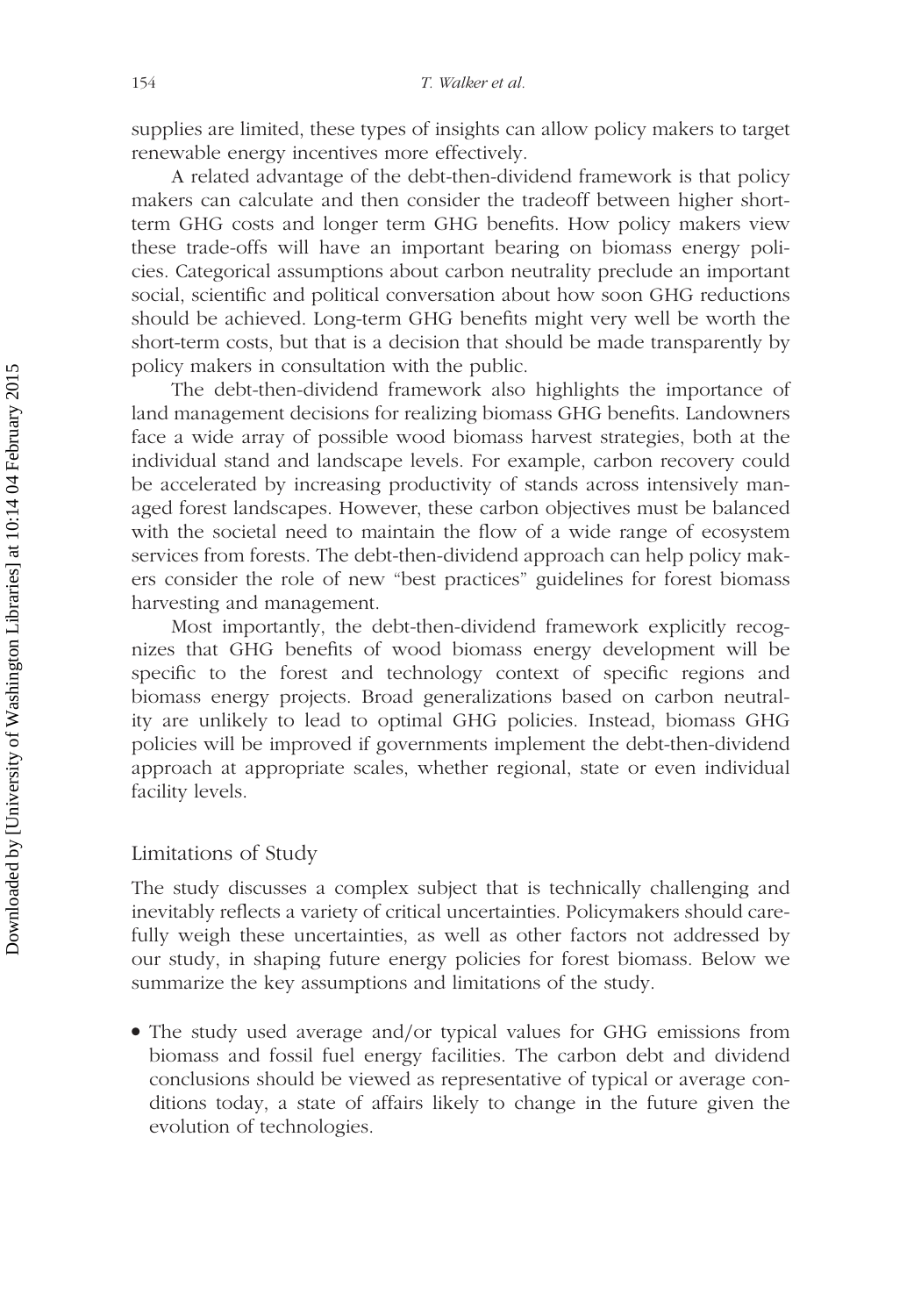- The carbon analysis considers only biomass from natural forests. Tree care and landscaping sources, biomass from land clearing, and construction and debris waste materials have very different GHG profiles. The results for biomass from natural forests may understate the benefits of biomass energy development relative to facilities that would rely primarily on these other wood feedstocks that might otherwise enter the atmospheric carbon cycle more quickly.
- The analyses of recovery of carbon recovery by forests have focused primarily on average or typical forest conditions in Massachusetts. The responses of individual stands vary around these average responses, with some stands recovering carbon more rapidly and others less rapidly than the average. Due to the complexity of responses at the individual stand level, the study has not been able to isolate the characteristics of rapidly recovering stands using FVS. Should better data become available on this topic, it might be possible to design and implement forest biomass harvest policies that accelerate the average carbon recovery times reported here.
- Some landowners may face alternative BAU baselines that have not considered, and this suggests the need for caution in generalizing the study results. The study used the historical harvest trends in Massachusetts as the basis for our BAUs and we believe this is the most likely future for landowners in this state. However, we cannot rule out other BAU scenarios that could change the carbon recovery results in important ways. For example, if no biomass plants are sited in Massachusetts, will landowners actually face an alternative BAU where they can sell this material to out-ofstate energy facilities? Under such a BAU assumption, expansion of in-state biomass energy generation will cause no increase in GHG impacts since the emissions would occur anyway.
- Views about how long it will take before truly low carbon energy sources are available to replace fossil fuels play a critical role in biomass policy decisions. If policymakers believe it will take a substantial amount of time to develop and broadly apply low or no carbon sources of energy, they may be more inclined to promote the development of biomass. Conversely, if they think that no or low carbon alternatives will be available relatively soon, say in a matter of one or two decades, they may be less inclined to promote development of biomass.
- Concerns about the relative importance of short- versus long-term consequences of higher carbon emissions may also play a role in how one interprets the results of this study. Those who believe that short-run increases in GHG levels need to be avoided at all costs will be less likely to favor biomass development than those focused on the potentially quite significant, but longer term, benefits of reduced GHG levels that could ultimately result from biomass development.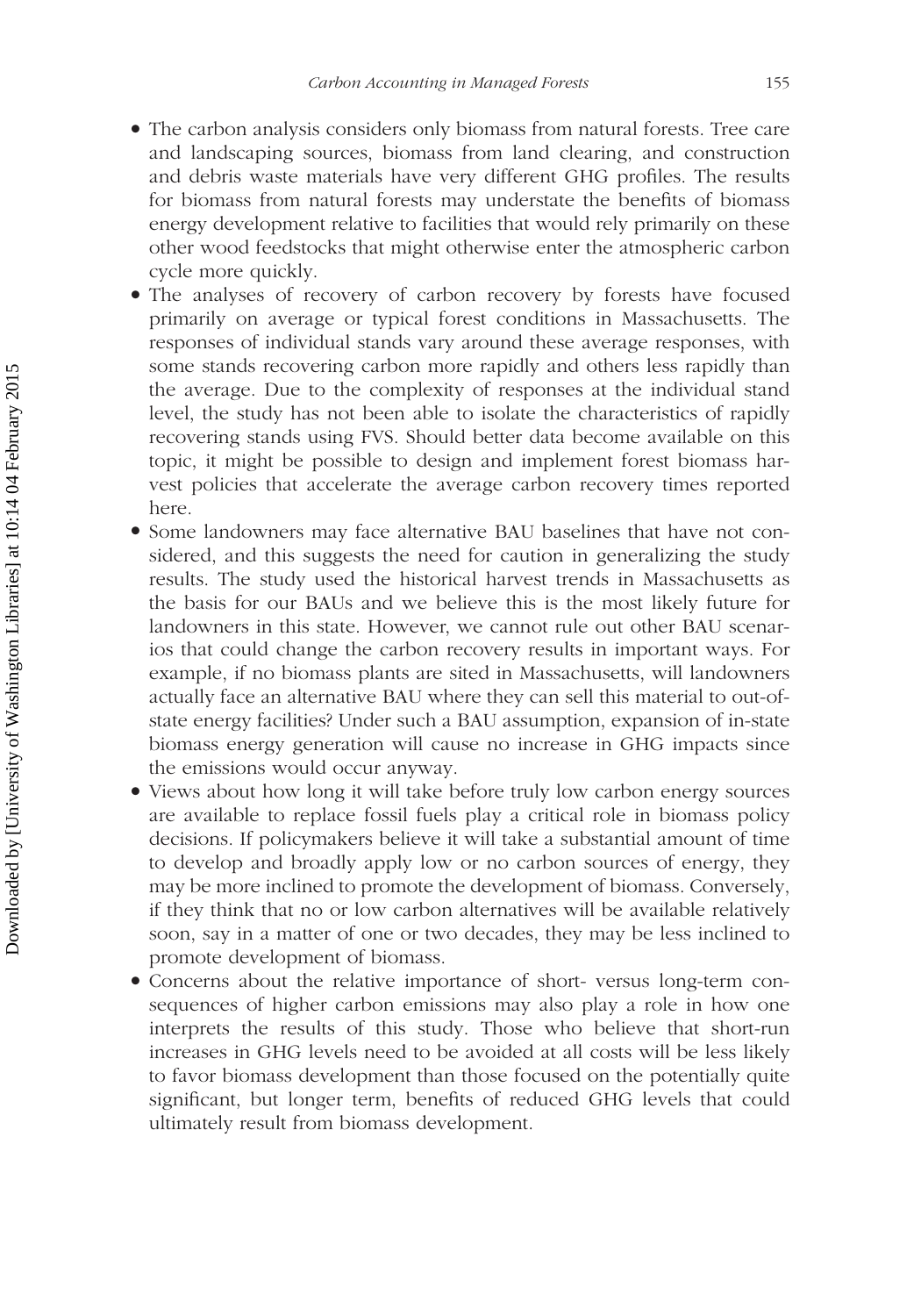156 *T. Walker et al.*

In light of all these factors, the study should be viewed as providing general indicators of the time frames for recovery of biomass carbon and the key factors that influence these estimates. Uncertainties remain and as such, the results suggest that new energy and environmental policies that rely on insights from this study should clearly take into account the impacts of the various uncertainties embedded in the report's analytic framework, assumptions, and methods.

#### REFERENCES

- Abt, K. L., Abt, R. C., & Galik, C. (2012). Effect of bioenergy demands and supply response on markets, carbon, and land use. *Forest Science*, *58*, 523–539.
- Bird, D. N., Cherubini, F., Cowie, A., Downing, M., Gustavsson, L., Kojakovic, A., *...* Woess-Gallasch, S. (2009). IEA Bioenergy Task 38 ten years of analysing the greenhouse gas balances of bioenergy systems. In *17th European Biomass conference and exhibition*, *13*, p. 2010.
- Bright, R. M., Cherubini, F., & Strømman, A. H. (2012). Climate impacts of bioenergy: Inclusion of carbon cycle and albedo dynamics in life cycle impact assessment. *Environmental Impact Assessment Review*, *37*, 2–11.
- Consortium for Research on Renewable Industrial Materials. (2004). *Forest resources: Pacific Northwest and Southeast—Phase I final report, Module A*. Retrieved from http://www.corrim.org/pubs/reports/2005/phase1/Module\_A\_Final.pdf
- Crookston, N. L., & Dixon, G. E. (2005). The forest vegetation simulator: A review of its structure, content and applications. *Computers and Electronics in Agriculture*, *49*(1), 60–80.
- Fargione, J., Hill, J., Tilman, D., Polasky S., & Hawthorne, P. (2008). Land clearing and the biofuel carbon debt. *Science*, 319, 1235–1238.
- Fight, R. D., Hartsough, B. R., & Noordijk, P. (2006). *Users guide for FRCS: Fuel reduction cost simulator software* (Gen. Tech. Rep. PNW-GTR-668). Portland, OR: U.S. Department of Agriculture, Forest Service, Pacific Northwest Research Station.
- Finkral, A. J., & Evans, A. M. (2008). The effects of thinning treatment on carbon stocks in a northern Arizona ponderosa pine forest. *Forest Ecology and Management*, *255*, 2743–2750.
- Gerdes, K. J. (2009). *NETL's capability to compare transportation fuels: GHG emissions and energy security impacts*. Retrieved from http://www.netl.doe. gov/energy-analyses/pubs/Petroleum%20Fuels%20GHG%20Modeling\_Feb%20 25a.pdf
- Hamburg, S. (2010). *Biomass feedstocks and the climate implications of bioenergy*. Retrieved from http://www.eia.doe.gov/conference/2010/session2/hamburg. pdf
- Hilt, D. E., & Teck, R. M. (1989). NE-TWlGS: An individual-tree growth projection system for the Northeastern United States. *The Compiler*, *7*, 10–16.
- Intergovernmental Panel on Climate Change. (2000). *Good practice guidance and uncertainty management in national greenhouse gas inventories*. Retrieved from http://www.ipcc-nggip.iges.or.jp/public/gp/english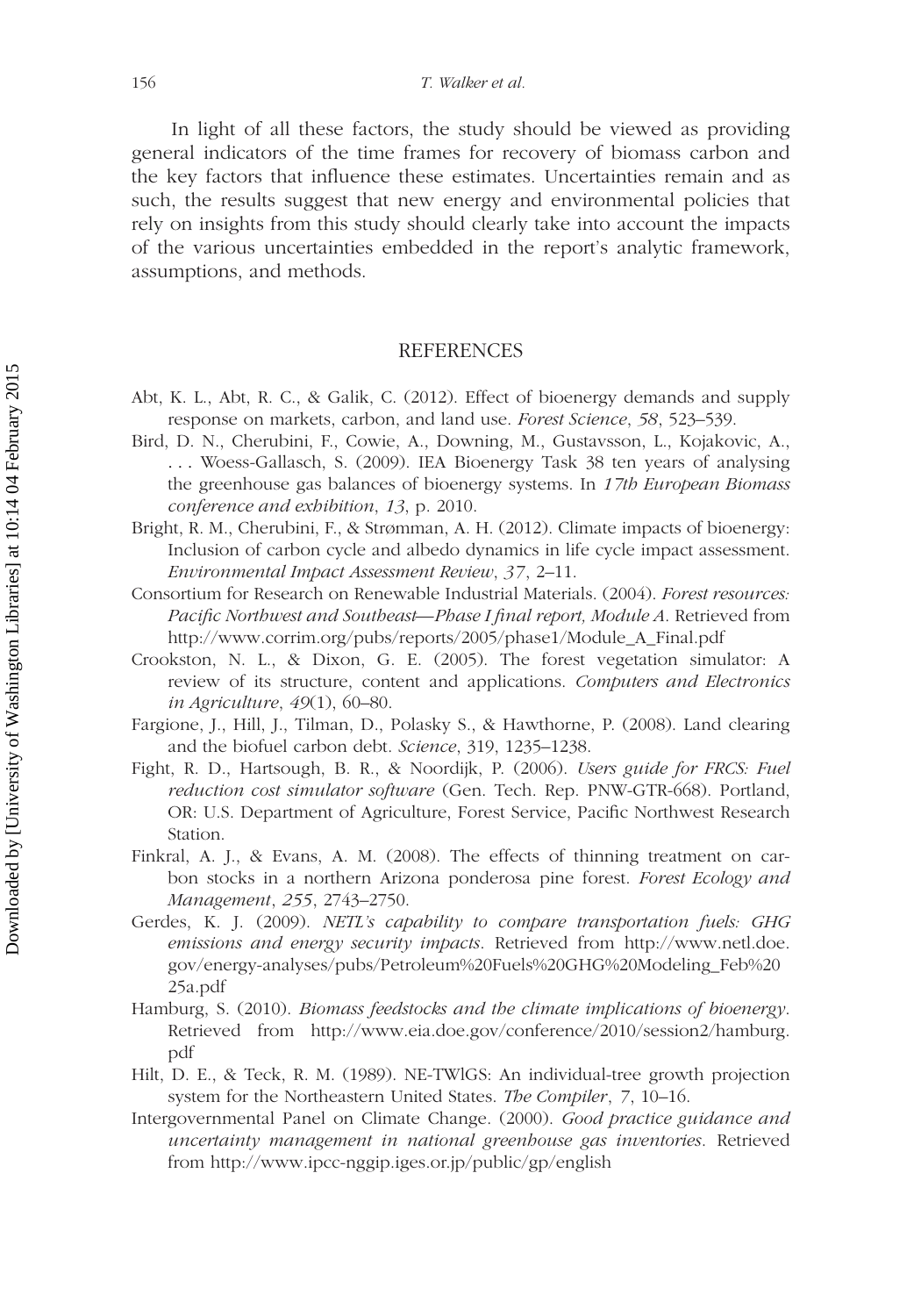- Jenkins, J. C., Chojnacky, D. C., Heath, L., & Birdsey, R. A. (2003). National-scale biomass estimators for United States tree species. *Forest Science*, *49*, 12–35.
- Johnson, D. W., & Curtis, P. S. (2001). Effects of forest management on soil C and N storage: meta analysis. *Forest Ecology and Management*, *140*, 227–238.
- Johnson, E. (2009). Goodbye to carbon neutral: Getting biomass footprints right. *Environmental Impact Assessment Review*, *29*, 165–168.
- Katers, J. F. & Kaurich, J. (2006). *Heating fuel life-cycle assessment*. Retrieved from http://www.pelletheat.org/pdfs/Final-PFI-study.pdf
- Keeton, W. S. (2006). Managing for late-successional*/*old-growth characteristics in northern hardwood-conifer forests. *Forest Ecology and Management*, *235*, 129–142.
- Kurz, W. A., Dymond, C. C., White, T. M., Stinson, G., Shaw, C. H., Rampley, G. J., *...* Apps, M. J. (2008). CBM-CFS3: A model of carbon-dynamics in forestry and land-use change implementing IPCC standards. *Ecological Modeling*, *220*, 480–504.
- Marland, G., & Schlamadinger, B. (1995). Biomass fuels and forest-management strategies: How do we calculate the greenhouse-gas emissions benefits? *Energy*, *20*, 1131–1140.
- Marland, G., Schlamadinger, B., & Canella, L. (2011). *The model GORCAM*. Retrieved from http://www.joanneum.at/gorcam.htm
- McKechnie J., Colombo, S., Chen, J., Mabee, W., & MacLean, H. L. (2011). Forest bioenergy or forest carbon? Assessing trade-offs in greenhouse gas mitigation with wood-based fuels. *Environmental Science & Technology*, *45*, 789–795.
- Morris, G. (2008). *Bioenergy and greenhouse gases*. Berkeley, CA: Green Power Institute, The Renewable Energy Program of the Pacific Institute.
- Natural Resources Canada. (2009). *RETScreen international*. Retrieved from http:// www.retscreen.net/ang/home.php
- Nave, L. E., Vance, E. D., Swanston, C. W., & Curtis, P. S. (2010). Harvest impacts on soil carbon storage in temperate forests. *Forest Ecology and Management*, *259*, 857–866.
- Nunery, J. S., & Keeton, W. S. (2010). Forest carbon storage in the northeastern United States: Net effects of harvesting frequency, post-harvest retention, and wood products. *Forest Ecology and Management*, *259*, 1363–1375.
- Ray, D. G., Saunders, M. R., & Seymour, R. (2009). Recent changes to the northeast variant of the forest vegetation simulator and some basic strategies for improving model outputs. *Northern Journal of Applied Forestry*, *26*, 31–34.
- Schelhaas, M. J., van Esch, P. W., Groen, T. A., de Jong, B. H. J., Kanninen, M., Liski, J., *...* Vilén, T. (2004). *CO2FIX V 3.1—Description of a model for quantifying carbon sequestration in forest ecosystems and wood products* (Rep. 1068). Wageningen, The Netherlands: ALTERRA.
- Schlamadinger, B., & Marland, G. (1996a). Carbon implications of forest management strategies. In M. J. Apps & D. T. Price (Eds.), *Forest Ecosystems, Forest Management and the Global Carbon Cycle: Proceedings of a NATO Advanced Research Workshop* (NATO ASI Series I, Vol. 40, pp. 217–232). Berlin, Germany: Springer-Verlag.
- Schlamadinger, B., & Marland, G. (1996b). The role of forest and bioenergy strategies in the global carbon cycle. *Biomass and Bioenergy*, *10*, 275–300.